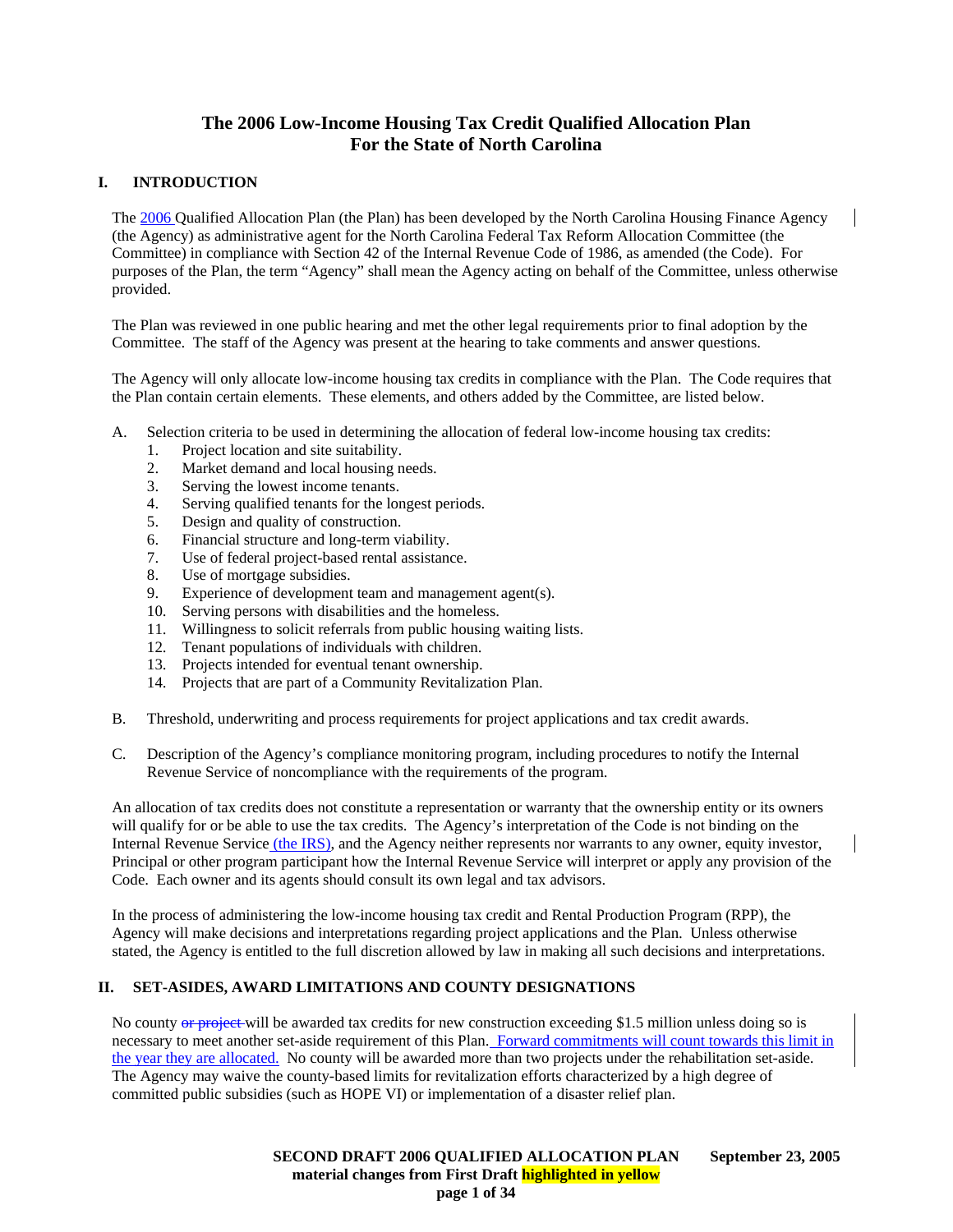The Agency may allocate 2006 tax credits outside of the normal process to projects that: 1) address the loss of housing due to the effects of a natural disaster, 2) allow the Agency to comply with U.S. Department of Housing and Urban Development (HUD) regulations regarding timely commitment of funds, 3) prevent the loss of federal investment, 4) provide housing for underserved populations  $\frac{and}{or}$  5) are part of a settlement agreement of legal action brought against a local government. The total amount of such allocation(s) shall not exceed \$1,000,000. The Agency may also make a forward commitment of the next year's tax credits in an amount necessary to fully fund projects with a partial award or to any project application that was submitted in a prior year if such application meets all the minimum requirements of the Plan in the year credits are to be allocated. In the event that credits are returned or the state receives credits from the national pool, the Agency may elect to carry such credits forward, make an award to any project application (subject only to the nonprofit set aside), or a combination of both.

The limitations on awards listed above and those contained in Sections II(A), II(B) and II(ED)(1) may be exceeded in order to completely fund a project request.

### A. REHABILITATION SET-ASIDE

The Agency will award up to the lesser of the following amounts to projects proposing rehabilitation of existing housing: 1) twenty percent (20%) of the state's total federal tax credit ceiling, or 2) the amount required for ten projects. Rehabilitation projects will not be eligible for tax credits other than in this set-aside. These awards will be based on the criteria listed in Section IV(H) and are not subject to the geographic setasides. Adaptive re-use projects and entirely vacant residential buildings will be considered new construction.

# B. USDA RURAL DEVELOPMENT 515 SET-ASIDE

The Agency will award up to \$500,000 in tax credits to proposals involving the U.S. Department of Agriculture, Rural Development (RD) Section 515 program. In order to be eligible for this set-aside, applications must demonstrate both:

- existing RD 515 financing or a commitment that meets the requirements of Section VI(B)(6)(b), and
- project-based rental assistance for at least fifty percent (50%) of the units.

The Agency will determine whether eligible applications are considered in this set-aside or either Section II(A) or Section II(C)(2). New construction applications have priority over rehabilitation. All relevant threshold requirements and selection criteria will apply, with the exceptions of Sections IV( $H$ )(1)(c) and (d), which the Agency may waive where appropriate.

### CB. NEW CONSTRUCTION SET-ASIDES

- 1. HOPE VI PROJECTS
	- (a) The Agency will make forward commitments of 2007 tax credits to HOPE VI projects that apply in the 2006 cycle, provided such proposals meet all Plan requirements. HOPE VI applications submitted in 2007 will compete in the Metro set-aside. The Agency will make awards of 2006 tax credits and forward commitments of 2006 tax credits to HOPE VI projects that apply in the 2006 cycle. The total amount of 2006 tax credits awarded to such projects will not exceed \$3 million. The Agency will make forward commitments of 2006 tax credits for the remaining HOPE VI project applications, provided such proposals meet all Plan requirements. HOPE VI applications submitted in 2006 will be for forward commitments from the 2007 ceiling.
	- (b) The Agency may set conditions for the awards and forward commitments that exceed those described in the Plan. (Examples include timing of phases and making improvements to surrounding property.)
	- Public housing authorities (PHAs) involved in more than one application will be required to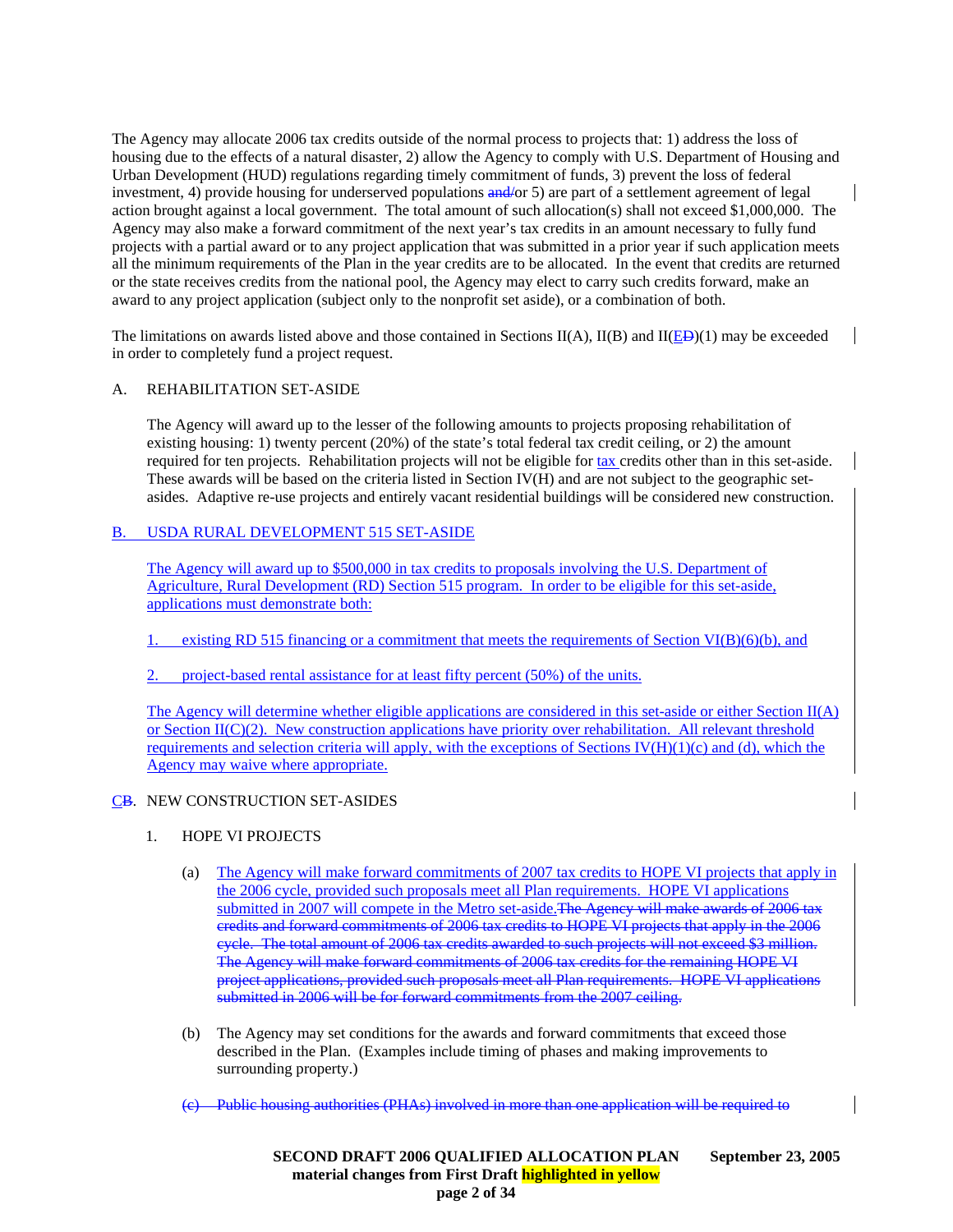#### indicate their priorities.

- $(c_d)$  The Agency will determine what qualifies as a HOPE VI project under this Section II( $\angle$ B)(1). The relevant factors for this determination include, but are not limited to:
	- (i) the proposal's need for mixed-finance approval from HUD,
	- (ii) participation by entities involved in the overall HOPE VI effort, and
	- (iii) proximity to the site of former public housing,
	- (iv) being in the HUD-approved HOPE VI plan, and
	- (v) potential loss of federal resources.

#### 2. OTHER NEW CONSTRUCTION PROJECTS

Tax credits remaining after awards described above will be awarded to other new construction projects, starting with those earning the highest scoring totals within each geographic set-aside and continuing in descending score order through the last project that can be fully funded. The Agency has established geographic set asides for the ranking and selection of new construction projects. The Agency reserves the right to revise the available credits in each set-aside. Tax credits and RPP funds available for new construction projects will be distributed as follows:

|                 | <b>WEST: 20%</b> | CENTRAL: 35%      |               |  | <b>METRO: 20%</b> | EAST: 25%        |             |
|-----------------|------------------|-------------------|---------------|--|-------------------|------------------|-------------|
|                 |                  |                   |               |  |                   |                  |             |
| <b>WEST</b>     |                  | <b>CENTRAL</b>    |               |  | <b>METRO</b>      |                  | <b>EAST</b> |
| Alexander       | Jackson          | Alamance          | Lincoln       |  | <b>Buncombe</b>   | Beaufort         | Johnston    |
| Alleghany       | Lincoln          | Anson             | Montgomery    |  | Cumberland        | Bertie           | Jones       |
| Ashe            | Macon            | Cabarrus          | Moore         |  | Durham            | Bladen           | Lenoir      |
| Avery           | Madison          | Caswell           | Orange        |  | Forsyth           | <b>Brunswick</b> | Martin      |
| <b>Buncombe</b> | McDowell         | Chatham           | Person        |  | Guilford          | Camden           | Nash        |
| <b>Burke</b>    | Mitchell         | <b>Cumberland</b> | Randolph      |  | Mecklenburg       | Carteret         | New Hanover |
| Caldwell        | Polk             | Davidson          | Richmond      |  | Wake              | Chowan           | Northampton |
| Catawba         | Rutherford       | Davie             | Rockingham    |  |                   | Columbus         | Onslow      |
| Cherokee        | Surry            | Franklin          | Rowan         |  |                   | Craven           | Pamlico     |
| Clay            | Swain            | Gaston            | Scotland      |  |                   | Currituck        | Pasquotank  |
| Cleveland       | Transylvania     | Granville         | Stanly        |  |                   | Dare             | Pender      |
| Gaston          | Watauga          | Harnett           | <b>Stokes</b> |  |                   | Duplin           | Perquimans  |
| Graham          | Wilkes           | Hoke              | Union         |  |                   | Edgecombe        | Pitt        |
| Haywood         | Yadkin           | Iredell           | Vance         |  |                   | Gates            | Robeson     |
| Henderson       | Yancey           | Lee               | Warren        |  |                   | Greene           | Sampson     |
|                 |                  |                   |               |  |                   | Halifax          | Tyrrell     |
|                 |                  |                   |               |  |                   | Hertford         | Washington  |
|                 |                  |                   |               |  |                   | Hyde             | Wayne       |
|                 |                  |                   |               |  |                   |                  | Wilson      |

#### **NEW CONSTRUCTION GEOGRAPHIC SET-ASIDES**

New construction applications will be awarded credits starting with those earning the highest scoring totals within each geographic set-aside and continuing in descending score order through the last project that can be fully funded. The remaining credits from all four geographic set-asides are then awarded:

#### **SECOND DRAFT 2006 QUALIFIED ALLOCATION PLAN September 23, 2005 material changes from First Draft highlighted in yellow page 3 of 34**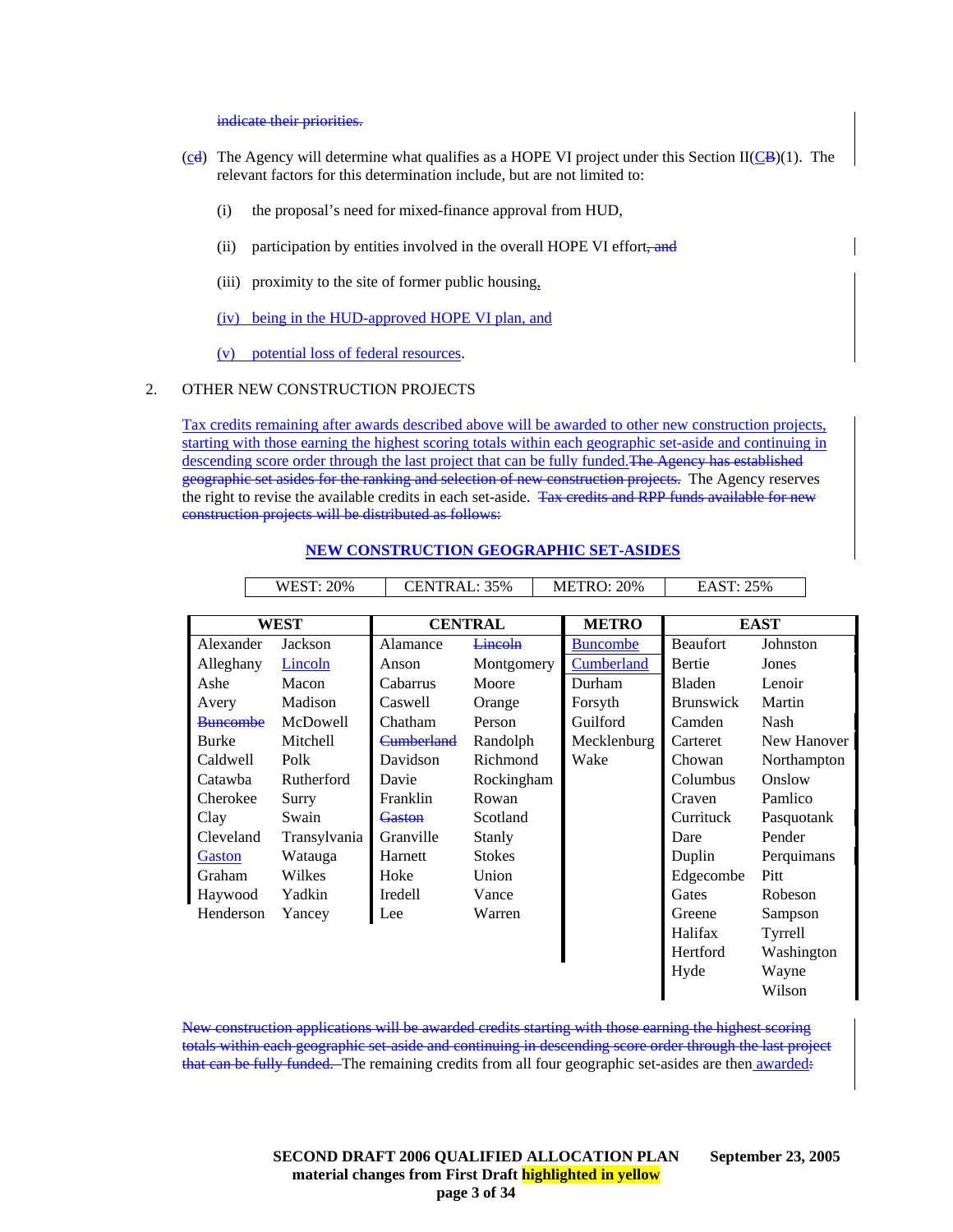(a) allocated to one or more of the following:  $(a<sup>i</sup>)$  the next highest scoring new construction application(s) statewide,  $(bii)$  awards made outside the normal process as described above, or (ciii) to one or more rehabilitation applications that meet the requirements of Section IV(H). $\frac{1}{2}$  and/or

earried The Agency may also carry forward and applied any amount of tax credits to the next year's federal tax credit ceiling.

### D<del>C</del>. NONPROFIT AND CHDO SET-ASIDES

If necessary, the Agency will adjust the awards under the Plan to ensure that the overall allocation results in:

- 1. ten percent (10%) of the state's federal tax credit ceiling being awarded to projects involving tax exempt organizations (nonprofits) and
- 2. fifteen percent (15%) of the Agency's HOME funds being awarded to projects involving Community Housing Development Organizations certified by the Agency (CHDOs).

Specifically, tax credits that would have been awarded to the lowest ranking project(s) that do(es) not fall into one of these categories will be awarded to the next highest ranking project(s) that do(es) until the overall allocation(s) reach(es) the necessary percentage(s).

In order to qualify under subsection  $(DE)(1)$  above, an application must either not involve any for-profit Principals or comply with the material participation requirements of the Code, applicable federal regulations and Section VI(A)(2). In order to qualify under subsection (DC)(2) above, an application must meet the requirements of subsection  $(DC)(1)$  above, 24 CFR 92.300(a)(1) and any other regulation regarding the federal CHDO set-aside. The Agency may determine that the requirements of the federal CHDO set-aside have been or will be met without implementing this subsection.

### ED. LIMITATION OF AWARDS TO PRINCIPALS

- 1. Any Principal will be limited to an award of \$1,000,000 in tax credits, including all set-asides. Forward commitments will count towards the maximum applicable in the year they are allocated.a) not more than fifteen percent (15%) of the total tax credits available and b) two rehabilitation projects under Section II(A). Rehabilitation awards will count against the fifteen percent (15%) total.
- 2. Each PHA will be limited to two (2) tax credit awards per annual award cycle, including all HOPE VI activity. Forward commitments will be counted in the following year's cycle (thus one PHA may have four awards over two years). This limitation:
	- (a) includes entities that are related to the PHA, including (but not limited to) those with an overlap between the board and/or staff of the PHA,
	- applies where the PHA or related entity meets the definition of Principal or either of the two will have a right of first refusal, and
	- does not apply where the only involvement of the PHA or related entity is as a lender or a provider of project-based rental assistance.

The application of this Section II(D)(2) on project proposals, entities and their participation will be determined by the Agency.

- 2. The maximum award to any one project will be the lesser of (a) \$850,000 or (b) \$8,500 per qualified low-income unit.
- FE. COUNTY INCOME DESIGNATIONS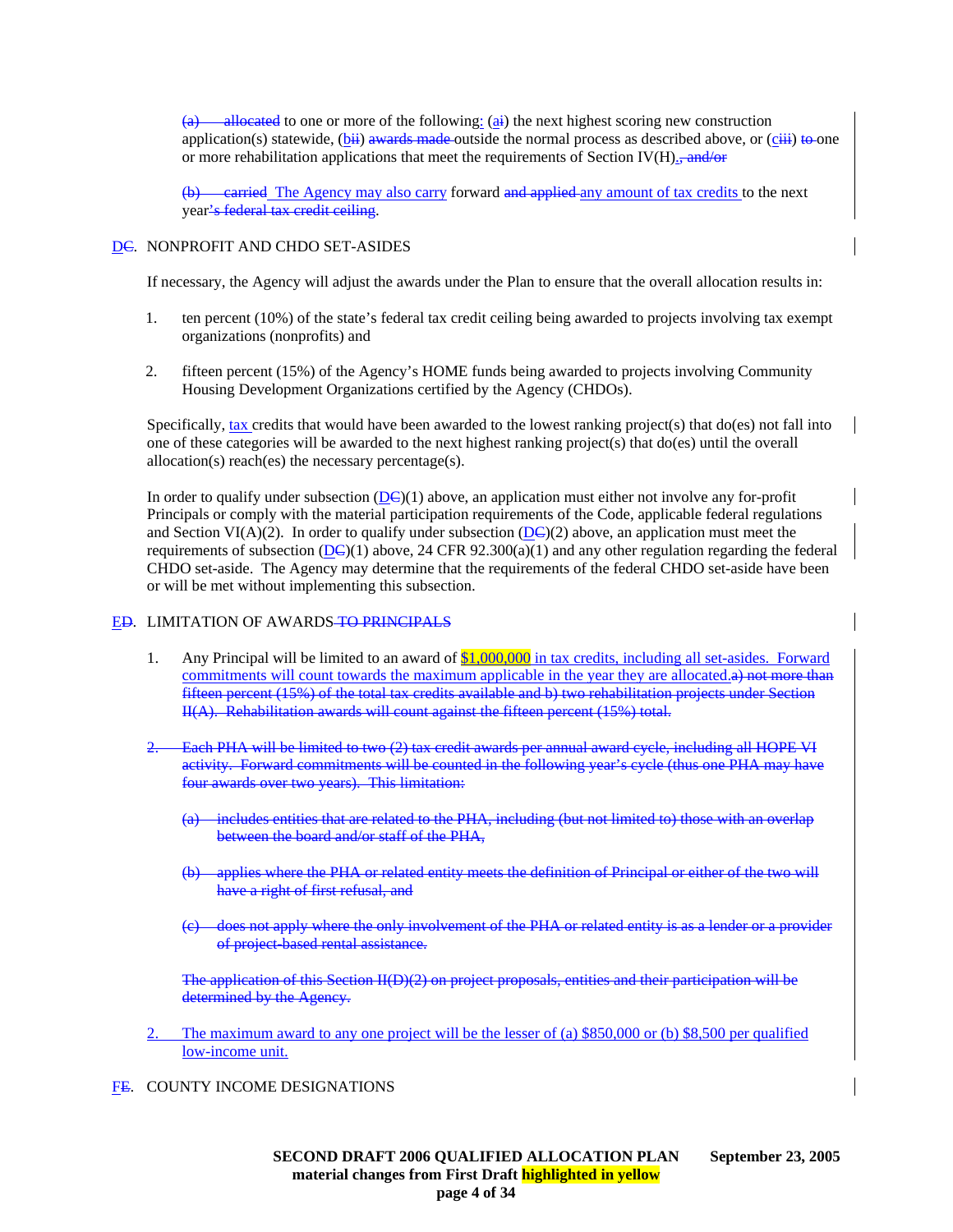Pursuant to N.C.G.S. § 105-129.42(c) the Agency is responsible for designating each county as High, Moderate or Low Income. Five criteria were used for making this determination:

- 1. County median income
- 2. Poverty rate
- 3. Percent of population in rural areas
- 4. Regional growth patterns
- 5. Enterprise area tier (one through five)

Each county was considered as a whole and evaluated relative to others in the state. Based on this process, the Agency designates counties as follows:

| <b>HIGH</b>    | <b>MODERATE</b>  |               | <b>LOW</b>      |             |            |  |
|----------------|------------------|---------------|-----------------|-------------|------------|--|
| Alamance       | Alexander        | Henderson     | Alleghany       | Graham      | Pasquotank |  |
| Cabarrus       | <b>Brunswick</b> | Lee           | Anson           | Greene      | Pender     |  |
| Catawba        | <b>Buncombe</b>  | Lincoln       | Ashe            | Halifax     | Perquimans |  |
| Chatham        | <b>Burke</b>     | Moore         | Avery           | Hertford    | Richmond   |  |
| Durham         | Caldwell         | Nash          | <b>Beaufort</b> | Hoke        | Robeson    |  |
| Forsyth        | Carteret         | Onslow        | Bertie          | Hyde        | Rockingham |  |
| Guilford       | Cleveland        | Person        | <b>Bladen</b>   | Jackson     | Rutherford |  |
| <b>Iredell</b> | Craven           | <b>Pitt</b>   | Camden          | Jones       | Sampson    |  |
| Johnston       | Cumberland       | Polk          | Caswell         | Lenoir      | Scotland   |  |
| Mecklenburg    | Dare             | Randolph      | Cherokee        | Macon       | Surry      |  |
| New Hanover    | Davidson         | Rowan         | Chowan          | Madison     | Swain      |  |
| Orange         | Davie            | Stanly        | Clay            | Martin      | Tyrrell    |  |
| Union          | Franklin         | <b>Stokes</b> | Columbus        | McDowell    | Vance      |  |
| Wake           | Gaston           | Transylvania  | Currituck       | Mitchell    | Warren     |  |
|                | Granville        | Watauga       | Duplin          | Montgomery  | Washington |  |
|                | Harnett          | Wayne         | Edgecombe       | Northampton | Wilkes     |  |
|                | Haywood          | Wilson        | Gates           | Pamlico     | Yancey     |  |
|                |                  | Yadkin        |                 |             |            |  |

# **III. DEADLINES, APPLICATION AND FEES**

#### A. APPLICATION AND AWARD SCHEDULE

The following schedule will apply to the 2006 application process for 9% tax credits. Applicants seeking a tax exempt bond allocation and 4% tax credits should refer to the application schedule in **Appendix G**, which includes one application round for both new construction and rehabilitation (starting in July).

| January 6       | Deadline for submission of preliminary applications (12:00 noon)             |
|-----------------|------------------------------------------------------------------------------|
| February 27     | Market analysts will mail studies to the Agency and applicants               |
| March 10        | Notification of final site scores                                            |
| March 17        | Deadline for market-related project revisions                                |
| <b>March 27</b> | Market analysts will mail comments on revisions to the Agency and applicants |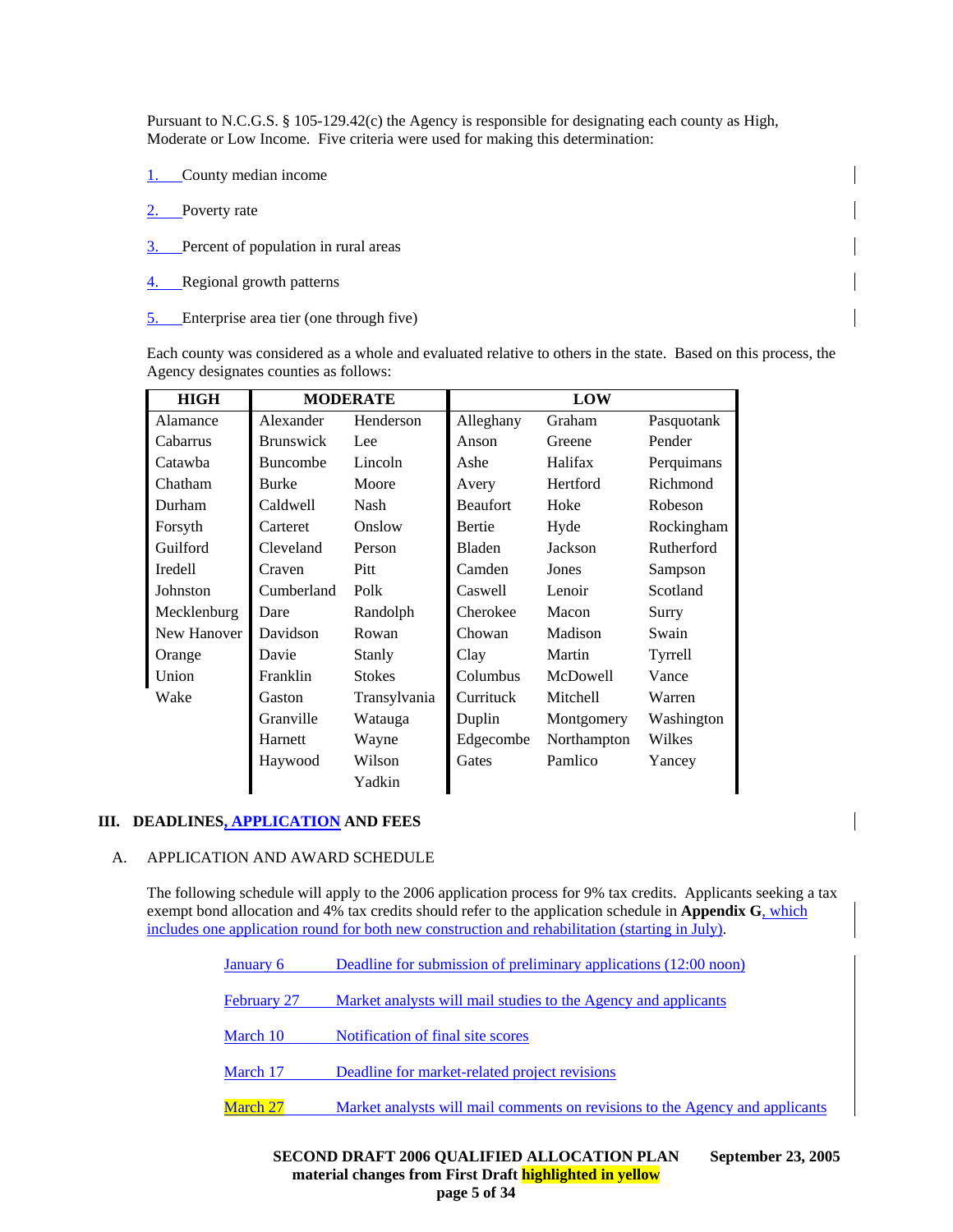April 14 Notification of market scores and initial evaluation of rehabilitation projects

May 5 Deadline for full applications (12:00 noon)

August Notification of tax credit awards

The Agency reserves the right to change the schedule as necessary.

# B. APPLICATION AND ALLOCATION FEES

- 1. All applicants are required to pay a nonrefundable fee of \$5,2805,260 at the submission of the preliminary application. This fee covers the cost of the market study or physical needs assessment and a \$1,0801,060 preliminary application processing fee (which will be assessed for every electronic application submitted). The Agency may charge additional fee(s) to cover the cost of direct contracting with other providers (such as appraisers).
- 2. All applicants are required to pay a nonrefundable processing fee of  $\frac{$1,0804,060}{1,0804,060}$  upon submission of the full application.
- 3. Entities receiving 9% tax credit awards are required to pay a nonrefundable allocation fee equal to the greater of:
	- (a)  $0.5552\%$  of the project's total qualified basis (line 58 on the Project Development Costs page) or,
	- (b) seventy-five hundred dollars (\$7,500).

The allocation fee must be paid to the Agency upon the earlier of return of the reservation letter or carryover allocation agreement. Failure to return the required documentation (such as ownership entity information) and fee by the date specified may result in cancellation of the tax credit reservation. The fee for entities receiving tax-exempt bond volume is specified in **Appendix G**.

- 4. If expenses for legal services are incurred by the Committee or Agency to correct mistakes of the Owner which jeopardize use of the tax credits, such legal costs will be paid by the Owner in the amount charged to the Agency or the Committee.
- 5. The Agency may assess applicants or owners a fee of up to \$500 for each instance of failure to comply with a written requirement, whether or not such requirement is in the Plan. The Agency will not process applications or other documentation relating to any Principal who has an outstanding balance of fees owed.

NOTE: The nonrefundable processing fee will be increased by two percent (2%) each year.

# APPLICATION PROCESS AND REQUIREMENTS

- 1. The Agency may require applicants to submit any information, letter or representation relating to Plan requirements or point scoring as part of the application process. Unless otherwise noted, the Agency may elect to not consider information submitted after the relevant deadline.
- Any failure to comply with an Agency request under subsection  $(C)(1)$  above or any misrepresentation, false information or omission in any application document may result in disqualification of that application and any other involving the same owner(s), Principal(s), consultant(s) and/or application preparer(s). Any misrepresentation, false information or omission in the application document may also result in a revocation of a tax credit allocation.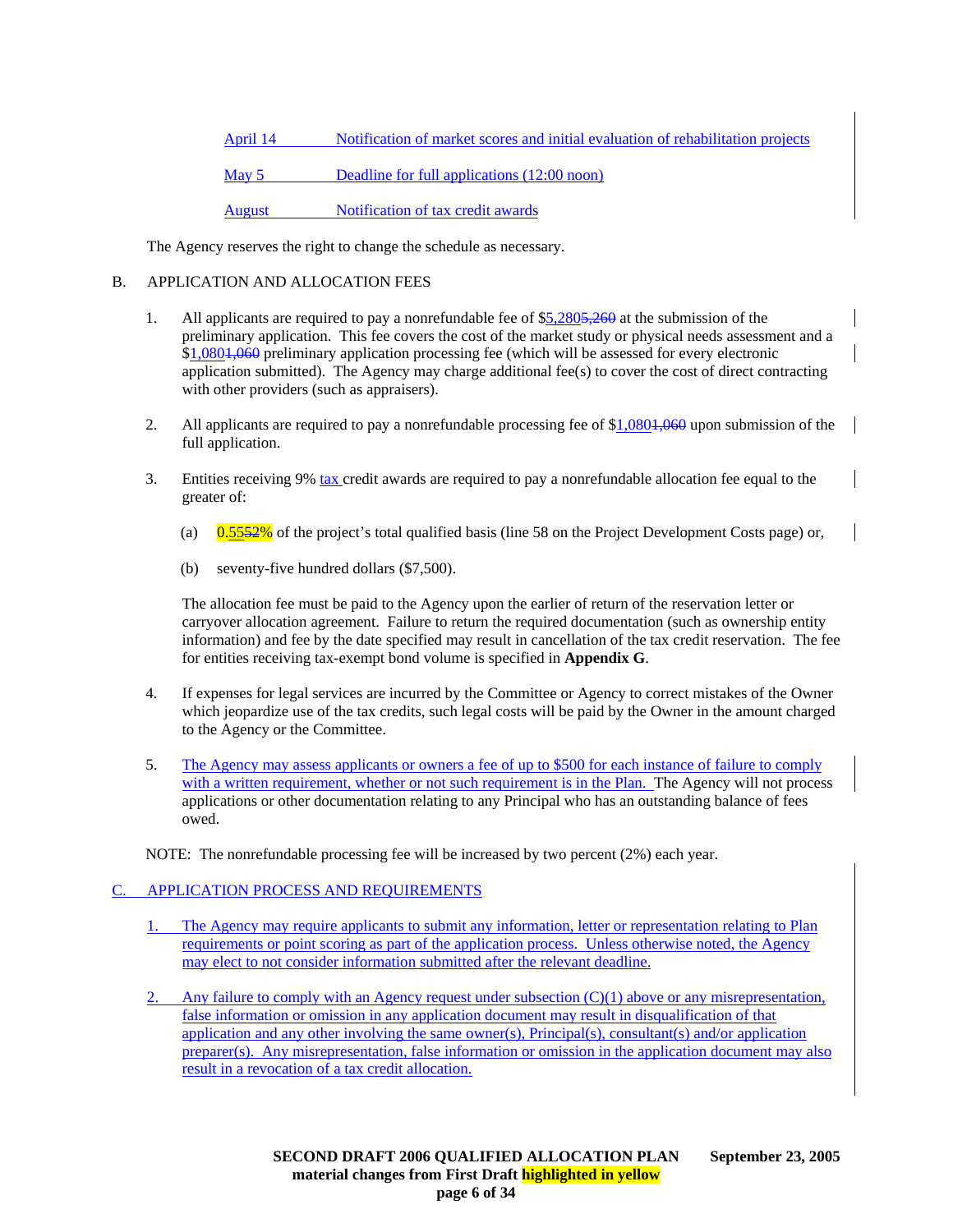- 3. The Agency may elect to treat applications involving more than one site or population type (family/elderly) as separate for purposes of the Agency's preliminary application process. Each application would require a separate initial application fee. Projects may be considered as one application in the full application submission if all sites are secured by one permanent mortgage and are not intended for separation and sale after receipt of the tax credit allocation.
- The Agency will notify the appropriate unit of government about the project after submission of the full application. The Agency reserves the right to reject applications opposed in writing by the chief elected official (supported by the council or board), but is not obligated to do so.

# CD. MONITORING FEES

The following must be paid prior to the issuance of a federal form 8609:

| Project Type                                                         | <b>Federal Credits</b>                    | <b>Federal and State</b>                  |
|----------------------------------------------------------------------|-------------------------------------------|-------------------------------------------|
|                                                                      | $\Theta$ nl $\forall$                     | <b>Tax Credits</b>                        |
| Tax credit projects without an Agency loan, including projects using | \$425525 per                              | \$525 per unit                            |
| tax-exempt bond financing and 4% credits                             | unit                                      |                                           |
| Projects using RD 515 financing without RPP funding                  | $$250$ per unit                           | $250$ par unit<br><del>JJJV DCI UMI</del> |
| Projects receiving an RPP loan, regardless of RD financing.          | $$500625$ per                             | \$600 per unit                            |
|                                                                      | unit                                      |                                           |
| Projects including market rate units, regardless of other financing. | $\sqrt{6500 \text{ per unit}}$<br>www.com | $C \cap \text{Part unit}$<br>www.com      |

The monitoring fee is applied to **all units in a project**, including all market rate units and units reserved for managers or other personnel.

NOTE: These fees will increase by twenty five dollars (\$25) each year.

# **IV. SELECTION CRITERIA AND THRESHOLD REQUIREMENTS**

Each new construction project will be ranked and evaluated using the points and criteria described in Sections IV(A), IV(B), IV(C), IV(D), IV(E), IV(F) and IV(G) below. The Agency will not accept a full application where the preliminary application does not meet all site and market threshold requirements.

Applications must meet all threshold requirements and receive 200 points to be considered for award and funding. Projects applying under Section  $II(\angle B)(1)$  (the HOPE VI set-aside) must receive 220 points. The minimum point threshold for tax-exempt bond financing applications is 160 points. Even with an allocation of bond authority, projects must meet the minimum score and threshold requirements to be eligible for tax credits. Rehabilitation projects will not receive point scores but instead will be evaluated using the criteria listed in Section IV(H) (thus all references to receipt of points only apply to new construction projects). All threshold requirements also apply to rehabilitation projects unless otherwise noted. Scoring and threshold determinations made in prior years are not binding on the Agency for the 2006 cycle.

# A. SITE AND MARKET EVALUATION (MAXIMUM 155 POINTS)

# 1. SITE EVALUATION (MAXIMUM 140 POINTS)

(a) Site scores will be based on the following factors. Each will also serve as a threshold requirement; the Agency may remove an application from consideration if the site is sufficiently inadequate in one of the categories. Evaluation of sites will involve a relative comparison with other applications in the same geographic set-aside, with an emphasis on those the Agency considers to be within the same market area. Criteria involving consideration of land uses will focus on the area within approximately one-half mile. The Agency will consider revitalization plans and other proposed development based on certainty, extent and timing. Where appropriate, the score for a particular category will reflect the project's tenant type (family/elderly/special needs).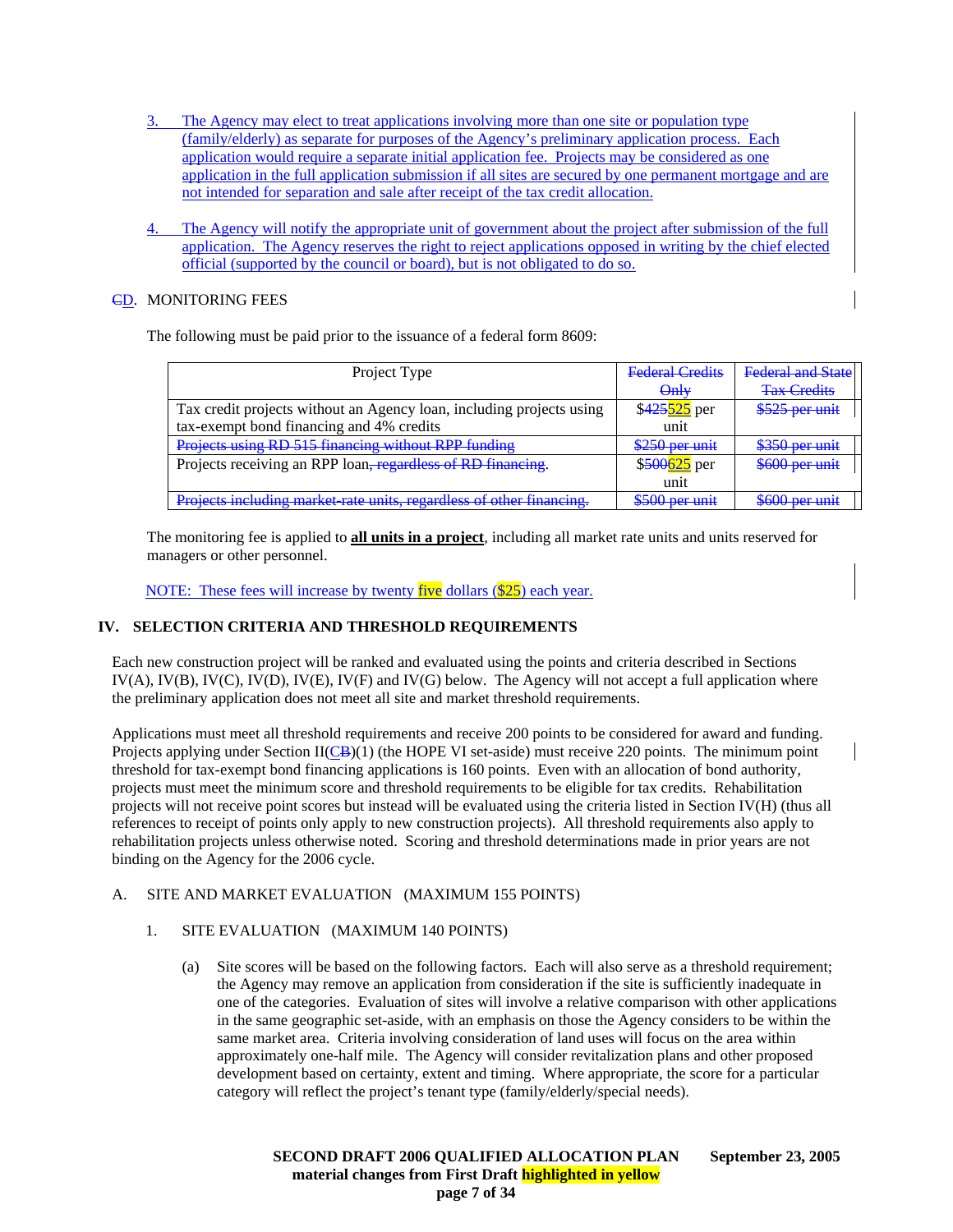### (i) NEIGHBORHOOD CHARACTERISTICS (MAXIMUM 40 POINTS)

- Trend and direction of real estate development and area economic health.
- Physical condition of buildings and improvements.
- Concentration of affordable housing.

# (ii) SURROUNDING LAND USES AND AMENITIES (MAXIMUM 65 POINTS)

- Suitability of surrounding development
- Land use pattern is residential in character (single and multifamily housing) with a balance of other uses (particularly retail and amenities).
- Availability, quality and proximity of services, amenities and features: grocery store; mall/strip center; gas/convenience; basic health care; pharmacy; schools/athletic fields; day care/after school; supportive services, public park, library, hospital, community/senior center, basketball/tennis courts, fitness/nature trails, public swimming pool, restaurants, bank/credit union, medical offices, professional services, movie theater, video rental, public safety (fire/police).
- Effect of industrial, large-scale institutional or other incompatible uses, including but not limited to: wastewater treatment facilities, high traffic corridors, junkyards, prisons, landfills, large swamps, distribution facilities, frequently used railroad tracks, power transmission lines and towers, factories or similar operations, sources of excessive noise, and sites with environmental concerns (such as odors or pollution).
- Amount and character of vacant, undeveloped land.

### (iii) SITE SUITABILITY (MAXIMUM 35 POINTS)

- Adequate traffic controls (stop lights, speed limits, turn lanes, etc.).
- Burden on public facilities (particularly roads).
- Access to mass transit (if applicable).
- Degree of on-site negative features and physical barriers that will impede project construction or adversely affect future tenants; for example: power transmission lines and towers, flood hazards, steep slopes, large boulders, ravines, year-round streams, wetlands, and other similar features (for adaptive re-use projects- suitability for residential use and difficulties posed by the building(s), such as limited parking, environmental problems or the need for excessive demolition).
- Similarity of scale and aesthetics/architecture between project and surroundings.
- Visibility of buildings and/or location of project sign(s) in relation to traffic corridors.
- (b) General Site Requirements
	- (i) Sites must be sized to accommodate the number and type of units proposed. Required zoning must be in place by the full application submission date, including any special use permits, traffic studies, conditional use permits and other land use requirements.
	- (ii) The applicant or a Principal must have site control by the preliminary application deadline, which may be evidenced by a valid option, contract or warranty deed. The documentation of site control must include a plot plan.
	- (iii) Utilities (water, sewer and electricity) must be available with adequate capacity to serve the site. Sites should be accessed directly by existing paved, publicly maintained roads. If not, it will be the applicant's responsibility to extend utilities and roads to the site. In such cases, the applicant must explain and budget for such plans at the preliminary application stage, as well as document the applicant's right to perform such work through, for example, language in the real estate option/contract, separate contract or consent by the city or town.

#### 2. MARKET ANALYSIS (MAXIMUM 15 P0INTS)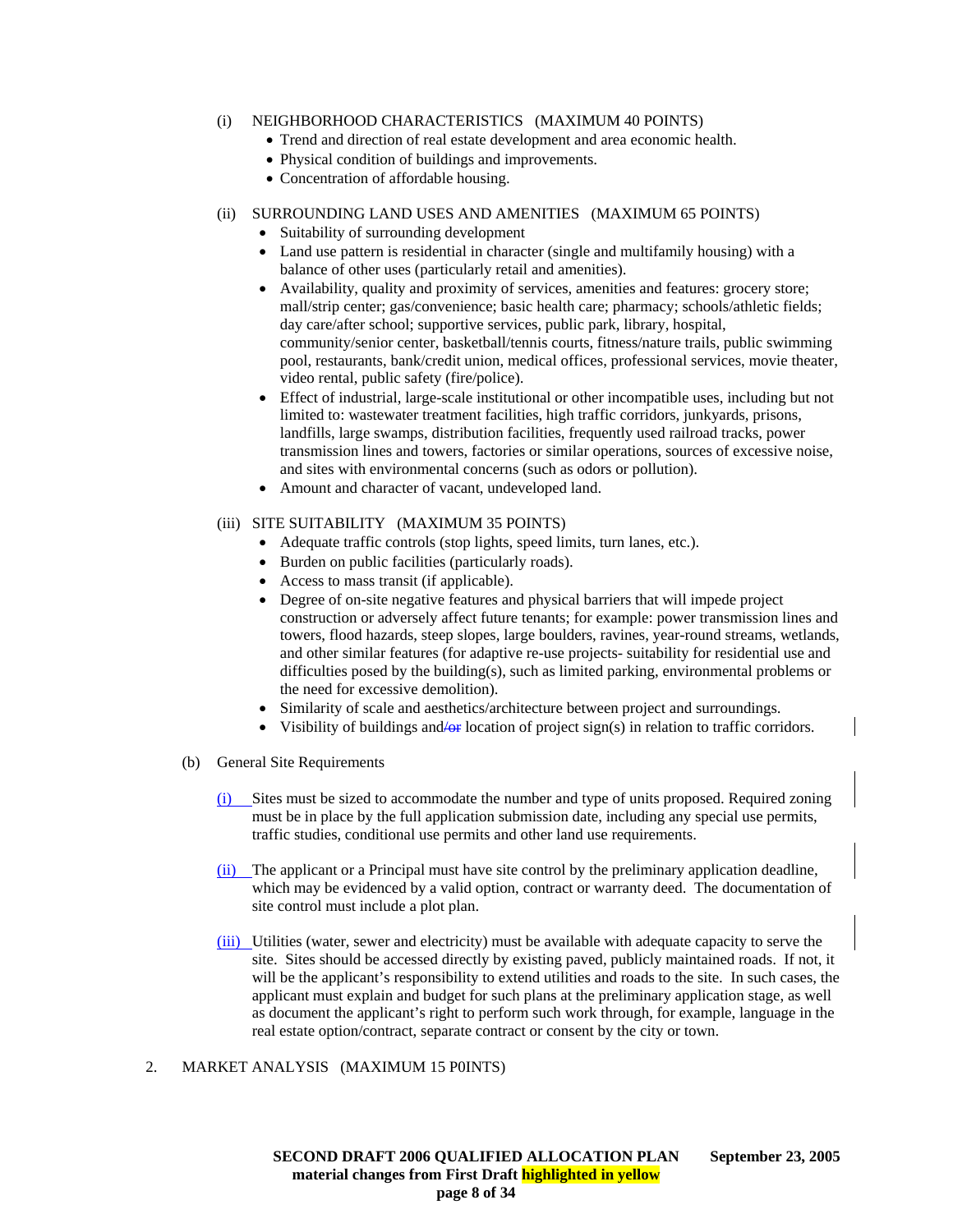- (a) The Agency will contract directly with market analysts to perform studies for new construction projects. Applicants may interact with market analysts regarding in order to make appropriate project design and targeting adjustments. Applicants will have an opportunity to revise their project (unit mix, targeting) based on the market analyst's recommendations; such revisions may increase the market score. Any revisions must be submitted in writing to both the market analyst and to the Agency, following the schedule in Section III(A), and will be binding on the applicant for the full application.
- (b) The Agency **WILL NOT ACCEPT A FULL APPLICATION** in a primary market area containing one or more projects with 9% tax credits or Agency loans which have:

(i) a history of high vacancy rates, or

(ii) not reached stabilized occupancy.

The Agency may waive this limitation if the existing project has a different population type (family/elderly)A project will not receive tax credits or RPP funding if it is in the same market area as previously funded tax credit or RPP projects (including earlier phases of the same overall development) which have not reached stabilized occupancy or a recent history of high vacancy rates. The Agency will only waive these limitations if it determines there is a strong demand for all units involved. The Agency will limit the number of projects awarded in the same application round to those that it determines can be supported in the market.

- (c) A maximum of fifteen (15) points may be awarded to applications for new construction projects using the following four criteria, each of which will also serve as a threshold requirement.
	- The project's required market share, or the percent of income qualified households seeking housing that the project would need to capture to achieve stabilized occupancy.
	- (ii) The number of months between project completion and stabilized occupancy.
	- (iii) The vacancy rate at comparable properties (what qualifies as a comparable will vary based on the circumstances).
	- (iv) The project's affect on existing or awarded 9% tax credit properties with 9% tax credits or Agency loans.

Projects with market-rate units will not be eligible for points in this subsection  $(A)(2)(c)$ .

- (d) The Agency is not bound by the conclusions or recommendations of the market analyst(s), and will use its discretion in evaluating the criteria listed in this Section. For rehabilitation and 100% special needs projects, the applicant must submit a market study that meets the requirements of Section  $42(m)(1)(A)(iii)$  of the Code prior to issuance of a carryover allocation (unless the Agency requires an earlier submission date).
- (e) Projects may not give preferences to potential tenants based on residing in the jurisdiction of a particular local government.Applications for 100% special needs housing also will be eligible to earn points under this Section. The score will be based on the needs analysis component of the targeting plan. Any points would be determined during the full application review process.

#### B. RENT AFFORDABILITY (MAXIMUM 545 POINTS)

- 1. FEDERAL RENTAL ASSISTANCE (MAXIMUM 10 POINTS)
	- (a) A maximum of ten (10) points will be awarded for a firm commitment of federal project-based rental subsidies for at least twenty percent (20%) of total project units. Applicants proposing to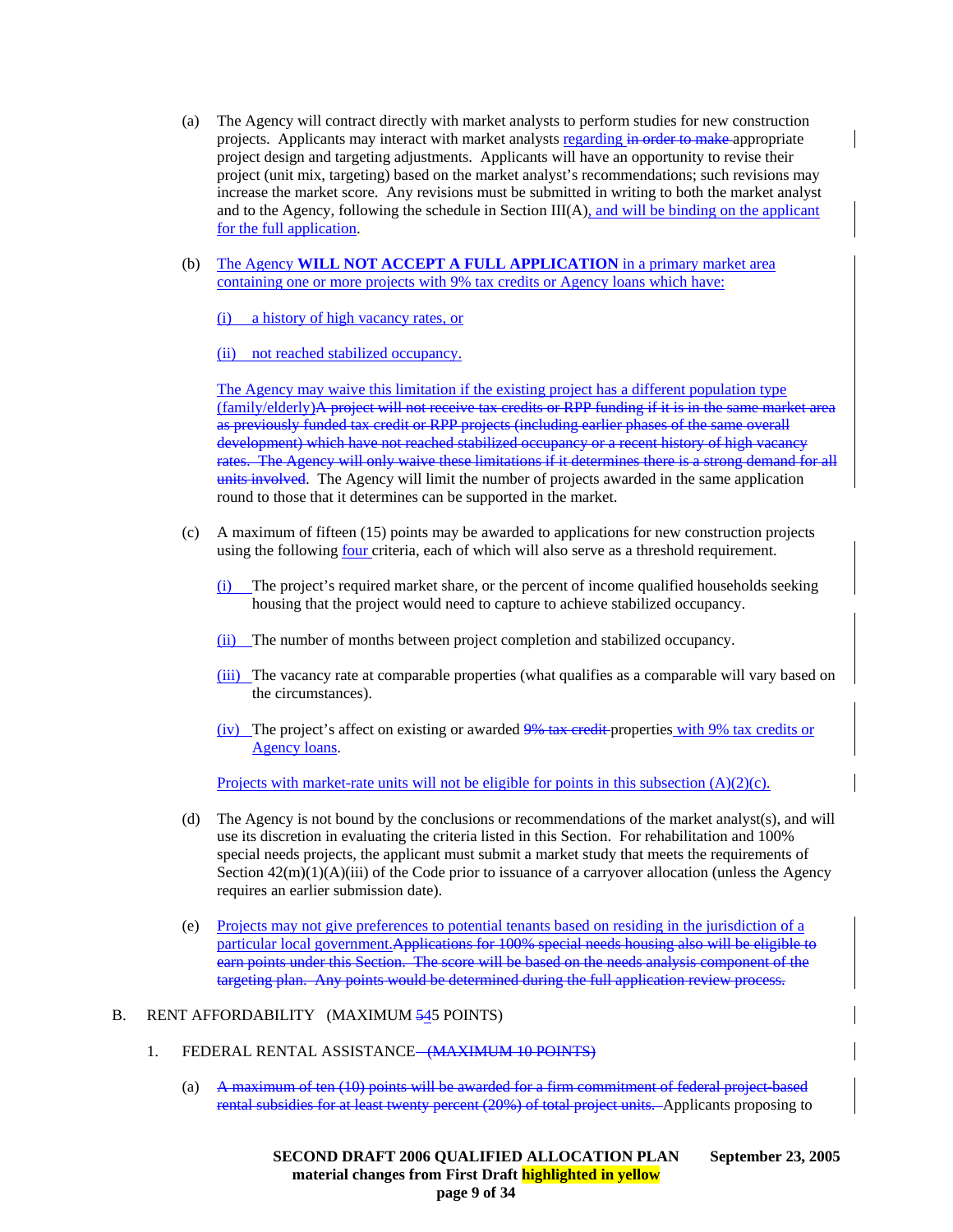convert tenant-based Housing Choice Vouchers (Section 8) to a project-based subsidy (pursuant to 24 CFR Part 983) must submit a letter from the issuing authority in a form approved by the Agency. Conversion of vouchers will be treated as funding source under Section VI(B)(6)(c); a project will be ineligible for an allocation if it does not meet requirements set by the Agency as part of the application and award process. Such requirements may involve the PHA's Annual Plan, selection policy, and approval for advertising.

- (b) Applicants must include a written agreement between the owner and  $\alpha$  all PHAs and Section 8 providers with jurisdiction inside the project's primary market area (referred to collectively in this subsection  $(B)(1)(b)$  as PHAs). The agreement must commit  $(i)$  the PHAs to include the development in any listing of housing opportunities where households with tenant-based subsidies are welcome, and  $\overline{(+)}$  the project's management agent to actively seek referrals from the PHAs to apply for units at the proposed development. If one or more of the PHAs refuses to cooperate for any reason, an explanation must be submitted as well as a statement of commitment by the applicant to seek referrals from the  $PHA(s)$ . This requirement does not apply to projects with rental assistance provided through RD.
- 2. MORTGAGE SUBSIDIES AND LEVERAGING (MAXIMUM 30 POINTS)
	- (a) Only loans from the following sources will qualify for points under subsection  $(B)(2)(c)$  belowbe considered:
		- (i) the local PHA,
		- (ii) Community Development Block Grant (CDBG) Small Cities program funds (for on-site improvements only),

(iii) HUD Section  $\frac{108}{6}$ , 202 or 811,

- (iv) Federal Home Loan Bank Affordable Housing Program (AHP),
- (v) local government housing development funds, and
- (vi) RD Section 515.

Other sources of public funding may qualify **PROVIDED THEY ARE APPROVED IN WRITING IN ADVANCE** by the Agency. (Approval of a particular source in prior years does not meet this requirement.) Applications including market-rate units will be ineligible for points under subsection  $(B)(2)(c)$ .

- (b) In order to qualify for points, loans must be listed as a source in the full application, comply with the requirements of Section VI(B)(6)(b), and either:
	- (i) have a term of at least twenty (20) years and an interest rate less than or equal to two percent (2%) or
	- (ii) have a term of at least forty (40) years, an interest rate of the long-term applicable federal rate (AFR) and a source that is a "below market federal loan" under Section 42(i)(2)of the Code.

(b) Adjustments to the purchase price of the land by the seller, uncommitted RPP funds or other Agency loans, state credits and bond financing are not considered sources of mortgage subsidy.

(c) Applications will be awarded  $\frac{\text{ten } (10)}{\text{five } (5)}$  points for having a commitment of at least \$100,000 in qualifying mortgage subsidy funds. Projects will earn a greater amount of points based on the total amount of qualifying funds committed per unit, as described below: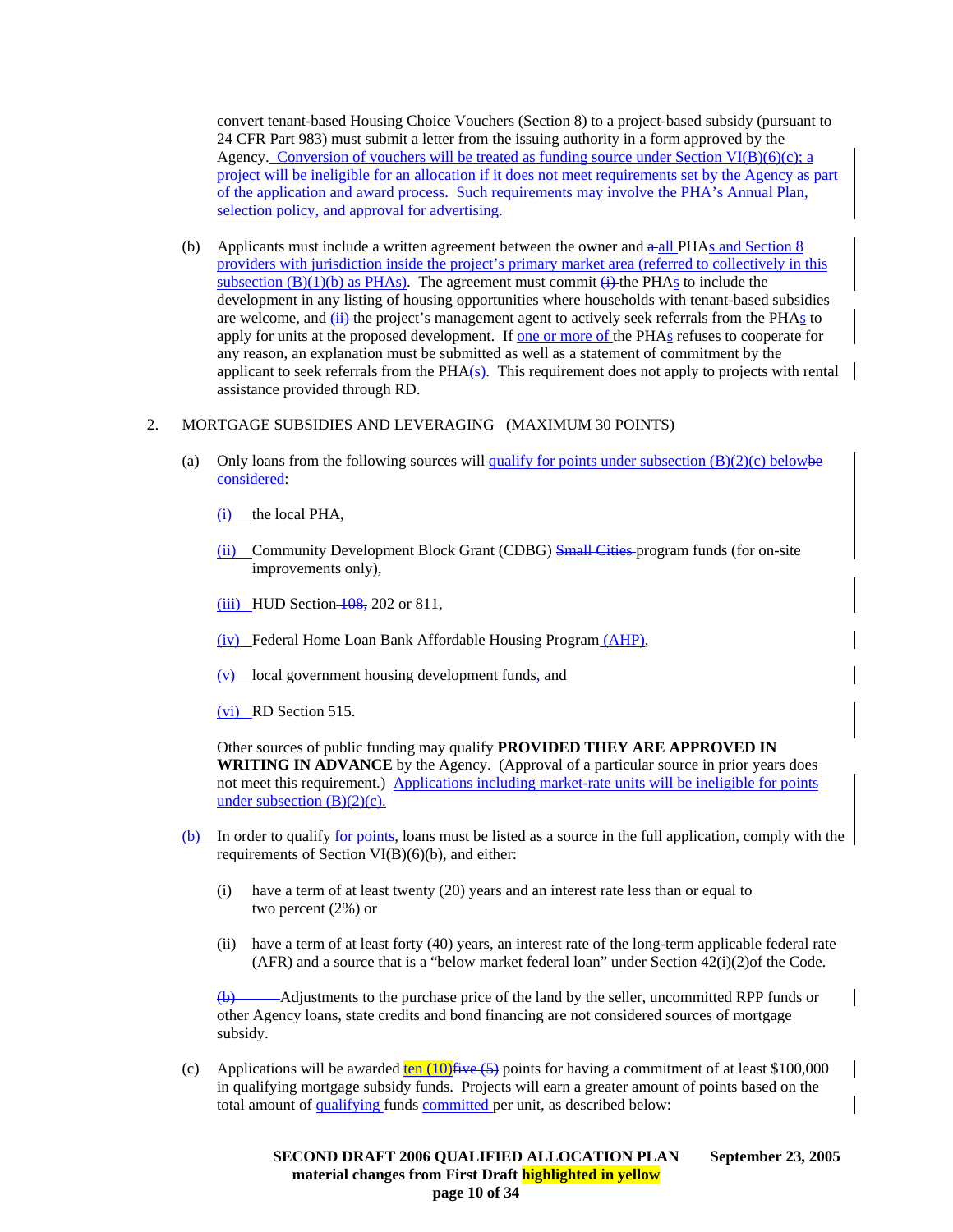| Funds/Unit        | Points | \$10,000 |  |
|-------------------|--------|----------|--|
| 000\$5,000        | 240    | \$11,000 |  |
| 00\$6,000         |        | \$12,000 |  |
| <del>157.UU</del> | ב⊢ר    | \$13,000 |  |
|                   |        | \$14,000 |  |
|                   |        | 15,000   |  |

The calculation includes all units and amounts will not be rounded up. The funds-to-unit ratio initially approved by the lending source determines the score, unless a subsequent change results in fewer points. The amount of subsidy provided by a local government will be reduced by the amount that the project budget includes the following: any impact, tap or related fees charged by that local government and out of land sold by that local government in excess of the market value determined under Section VI(A)(4). The Agency will only recognize fifty percent (50%) of the amount of AHP funds committed for the purposes of making this calculation. For example, a project involving the following:

•48 tax credit units and 16 market rate units,

•a commitment of \$925,000 in qualifying funds, \$150,000 of which are from the city and •tap fees of \$100,000 charged by the same city to the project

will receive 24 points  $[(925,000 - 100,000) / 64 = $12,891$  per unit].

- (d) Projects funded entirely with equity and state tax credits (no grants or debt sources other than deferred developer fees) will be awarded fifteen (15) points. Any deferred fee must comply with Section VI(B)(5). These points and those awarded under subsection  $(B)(2)(c)$  above are mutually exclusive.
- (e) Applications for NC Division of Community Assistance (DCA) CDBG funds must be submitted at the same time as the Agency's full application deadline and must be committed by June  $1244$ , 2006. Commitment of other local government funds may be delayed with prior approval by the Agency.

# 3. TENANT RENT LEVELS (MAXIMUM 15 POINTS)

(Projects will be monitored for rent and occupancy restrictions for the period indicated in the extended use agreement.)

Applicants should understand that electing to meet the requirements of this Section will reduce the number of potential tenants for certain units, which may be reflected in the market score. The application may earn points under one of the following scenarios:

- (a) If the project is in a High Income county:
	- Ten (10) points will be awarded if at least twenty-five percent (25%) of qualified units will be affordable to and occupied by households with incomes at or below thirty percent (30%) of county median income.
	- Five (5) points will be awarded if at least fifty percent (50%) of qualified units will be affordable to and occupied by households with incomes at or below forty percent (40%) of county median income.
	- (The two options for point scoring in this subsection  $(3)(a)$  are mutually exclusive.)
- (b) If the project is in a Moderate Income county:
	- Fifteen (15) points will be awarded if at least twenty-five percent (25%) of qualified units will be affordable to and occupied by households with incomes at or below forty percent (40%) of county median income.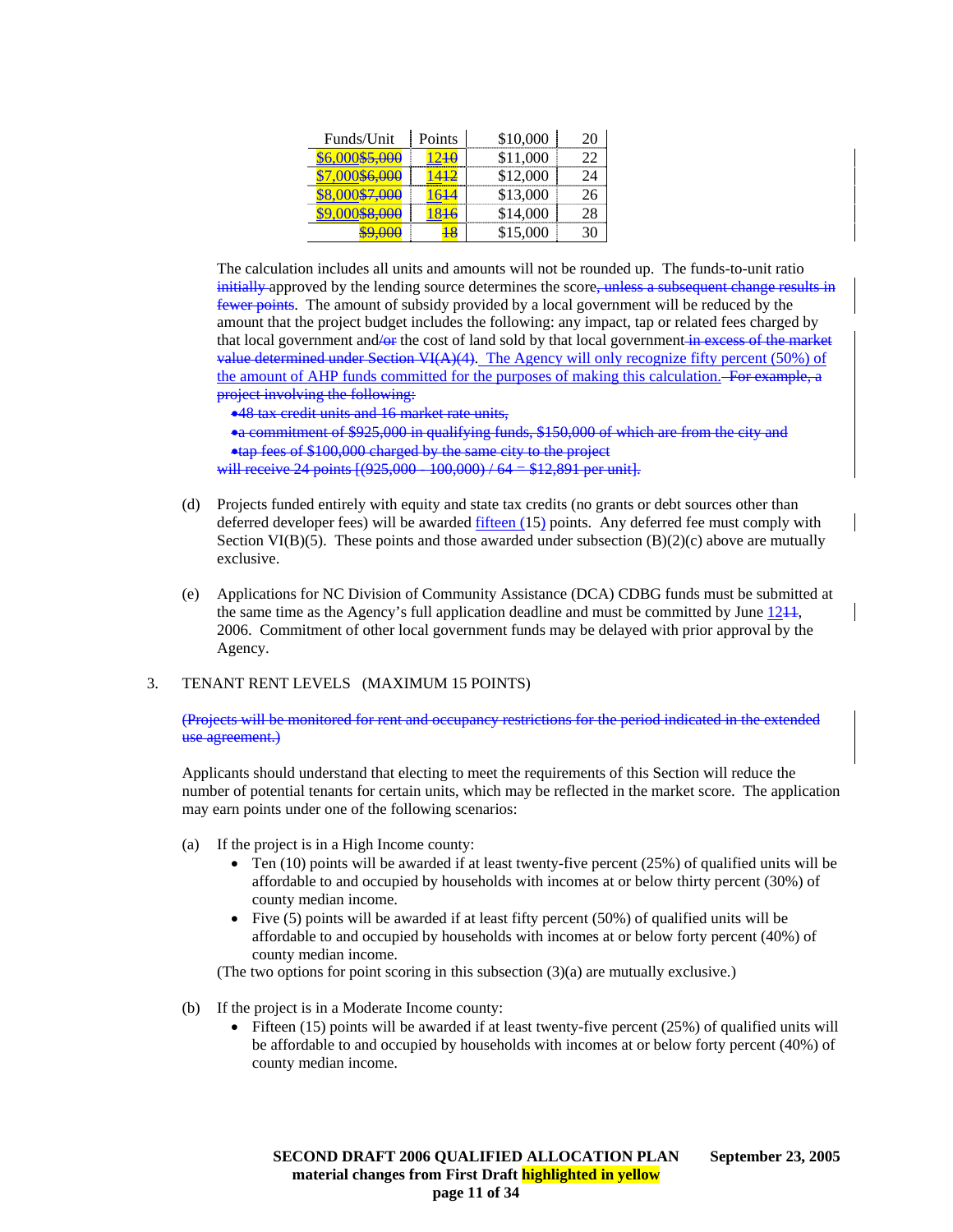• Ten  $(10)$  points will be awarded if at least fifty percent  $(50%)$  of qualified units will be affordable to and occupied by households with incomes at or below fifty percent (50%) of county median income.

(The two options for point scoring in this subsection  $(3)(b)$  are mutually exclusive.)

- (c) If the project is in a Low Income county, fifteen (15) points will be awarded for projects in which at least forty percent (40%) of qualified units will be affordable to and occupied by households with incomes at or below fifty percent (50%) of county median income.
- (d) In order to be eligible for tax credits, applications for new construction tax exempt bond projects must meet one of the following requirements:
	- at least ten percent (10%) of total units will be affordable to and occupied by households with incomes at or below fifty percent (50%) of county median income, or
	- at least five percent (5%) of total units will be affordable to and occupied by households with incomes at or below forty percent (40%) of county median income.
- (e) Ten (10) points will be awarded to applications for new construction tax exempt bond projects that meet one of the following requirements:
	- at least twenty percent (20%) of total units will be affordable to and occupied by households with incomes at or below fifty percent (50%) of county median income, or
	- at least ten percent (10%) of total units will be affordable to and occupied by households with incomes at or below forty percent (40%) of county median income. (The two options for point scoring in this subsection (3)(e) are mutually exclusive.)

# 4. COMMITMENT TO EXTEND LOW-INCOME OCCUPANCY

Applicants must agree to record a thirty (30) -year Declaration of Land Use Restrictive Covenants for Low-Income Housing Tax Credits (Extended Use Agreement) stating that the owner (a) will not apply for relief under Section  $42(h)(6)(E)(i)(II)$  of the Code, (b) will not refuse to lease any residential unit in the Project to a holder of a voucher or certificate of eligibility under Section 8 of the United States Housing Act of 1937 because of the status of the prospective tenant as such a holder, and (c) will comply with other requirements under the Code, Plan, other relevant statutes and regulations and all representations made in the project application. The Extended Use Agreement may also contain other provisions as determined by the Agency.

# C. PROJECT DEVELOPMENT COSTS AND RPP LIMITATIONS

# 1. NEGATIVE POINTS FOR MAXIMUM PROJECT DEVELOPMENT COSTS

- (a) Full applications for new construction projects must have less than \$87,000 per unit in total replacement costs to be eligible for an award of tax credits. Projects with the following characteristics will be allowed \$100,000 per unit:
	- (i) a total of twenty five (25) units or less of detached single family houses or duplexes,
	- (ii) qualify as HOPE VI under Section  $II(C)(1)$ ,
	- (iii) development challenges resulting from being within or adjacent to a central business district,

(iv) utilization of historic rehabilitation tax credits, or

(v) building(s) with both steel and concrete construction and at least four (4) stories of housing.

The Agency may accept evidence, such as a bid from a third party construction company, for costs in excess of these amounts.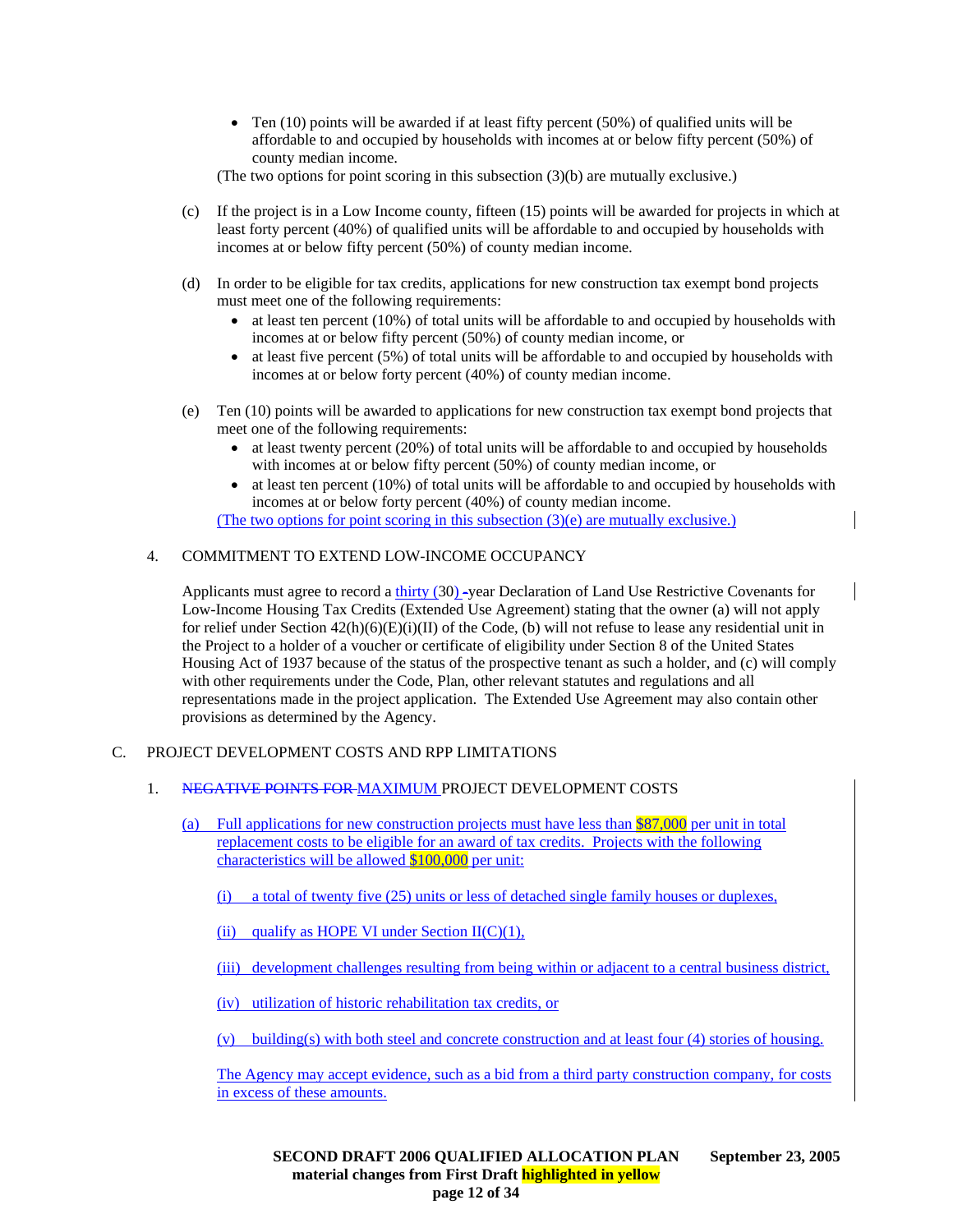- (b) The following will be excluded from the calculation of total replacement costs in subsection  $(C)(1)(a)$  above:
	- (i) land costs (the lesser of the appraised value or amount in the evidence of site control),
	- (ii) reasonable reserves,
	- (iii) water and sewer tap fees and impact fees (provided that the applicant has included documentation from the local government verifying the amount of fees required), and

(iv) the costs directly associated with a Community Service Facility.

The Agency will assess negative points to applications using either the following "per unit" or "per net square foot" standards (total replacement costs less land and reserves) outlined in **Chart A** below, whichever is less.

The point structure in **Chart B** will apply to the following:

- detached single family or duplex developments with 25 units or less,
- •100% severe mobility impairment housing,
- •HOPE VI projects,
- •unique downtown circumstances and
- •projects utilizing historic tax credits.

RPP loan funds will be limited by HOME Per-Unit Subsidy Limits and HOME Per-Unit Cost Limits. Copies of all executed change orders must be submitted to the Agency.

(b) In addition to land and reserves, the following will be subtracted from total replacement costs before the calculation in this Section IV(C) is made (each as determined by the Agency):

•equity raised from historic preservation tax credits,

water and sewer tap fees and impact fees (provided that the applicant has included documentation from the local government verifying the amount of fees required) and

the costs directly associated with a Community Service Facility.

The Agency may waive all negative points for projects that include residential building(s) with both steel and concrete construction and at least four (4) stories of housing (adaptive re-use projects not eligible for this waiver).

**Chart A and Chart B:** 

|                                    |                         | <del>CHART A</del>           |                 |                                                       |                         | <b>CHART B</b>           |                 |
|------------------------------------|-------------------------|------------------------------|-----------------|-------------------------------------------------------|-------------------------|--------------------------|-----------------|
| Per Unit                           | $\overline{\mathbf{R}}$ | Per Net Sq. Ft.              | Points          | Per Unit                                              | $\overline{\mathsf{R}}$ | Per Net Sq. Ft.          | Poin            |
| 278000<br><del>010.000</del>       |                         | \$78                         |                 | \$90,000                                              |                         | \$90                     | -4              |
| \$81,000                           |                         | \$81                         | -6              | \$93,000                                              |                         | \$93                     | $-6$            |
| \$84,000                           |                         | O(1)<br>$\overline{00}$      | -8              | \$96,000                                              |                         | \$96                     | $\frac{8}{5}$   |
| \$87,000                           |                         | \$87                         | $\overline{+0}$ | \$99,000                                              |                         | \$99                     | $\overline{+0}$ |
| \$90,000                           |                         | <b>ROO</b><br><del>จプ∀</del> | $-15$           | \$102,000                                             |                         | \$102                    | $-15$           |
| 20300<br><del>งวว.000</del>        |                         | \$93                         | -20             | \$10500<br>$\overline{\mathbf{v}}$ rv $\mathbf{v}$ nv |                         | \$105<br><del>onus</del> | $-20$           |
| \$96,000                           |                         | \$96                         | -30             | \$108,000                                             |                         | 0100<br><del>on vo</del> | $-30$           |
| $200 \Omega$<br><del>022,000</del> |                         | \$99                         | 40              | \$11100<br><del>onn.ooo</del>                         |                         | \$111                    | $-40$           |

| <del>CHART A</del>                   |                         |                          |         |                                      | <b>CHART B</b>          |                           |                 |
|--------------------------------------|-------------------------|--------------------------|---------|--------------------------------------|-------------------------|---------------------------|-----------------|
| Per Unit                             | $\overline{\mathsf{R}}$ | Per Net Sq. Ft.          | Points  | Per Unit                             | $\overline{\mathsf{R}}$ | Per Net Sq. Ft.           | Points          |
| \$78,000                             |                         | \$78                     |         | \$90,000                             |                         | \$90                      |                 |
| \$81,000                             |                         | \$81                     | -6      | \$93,000                             |                         | \$93                      | -6              |
| \$84,000                             |                         | \$84                     | -8      | \$96,000                             |                         | \$96                      | $-\!8$          |
| \$87,000                             |                         | \$87                     | $\pm 0$ | <b>COO MOO</b><br><del>399.UUU</del> |                         | \$99                      | $\overline{+0}$ |
| \$90,000                             |                         | \$90                     | -15     | \$102,000                            |                         | \$102                     | $\overline{+5}$ |
| \$93,000                             |                         | \$93                     | -20     | \$105,000                            |                         | \$105<br><del>on UJ</del> | $-20$           |
| \$96,000                             |                         | \$96                     | -30     | \$108,000                            |                         | \$108                     | $-30$           |
| <b>COO NON</b><br><del>899.000</del> |                         | <b>COO</b><br><b>DZZ</b> | -40     | \$11100<br><del>onn.vvo</del>        |                         | <b>C</b> 111<br>जाम       | $-40$           |

(c) Note: The Agency may will compare what is represented in 2006 project development costs shown in full applications submitted in 2004 and 2005 with the actual cost of construction as reflected in the final cost certification. In the event that a project's actual costs would have resulted in negative points that were not assessed in the 2006 applicable cycle, those points may be applied to the application(s) of any Principal involved in the current cycle in any future year.

#### 2. RESTRICTIONS ON RPP AWARDS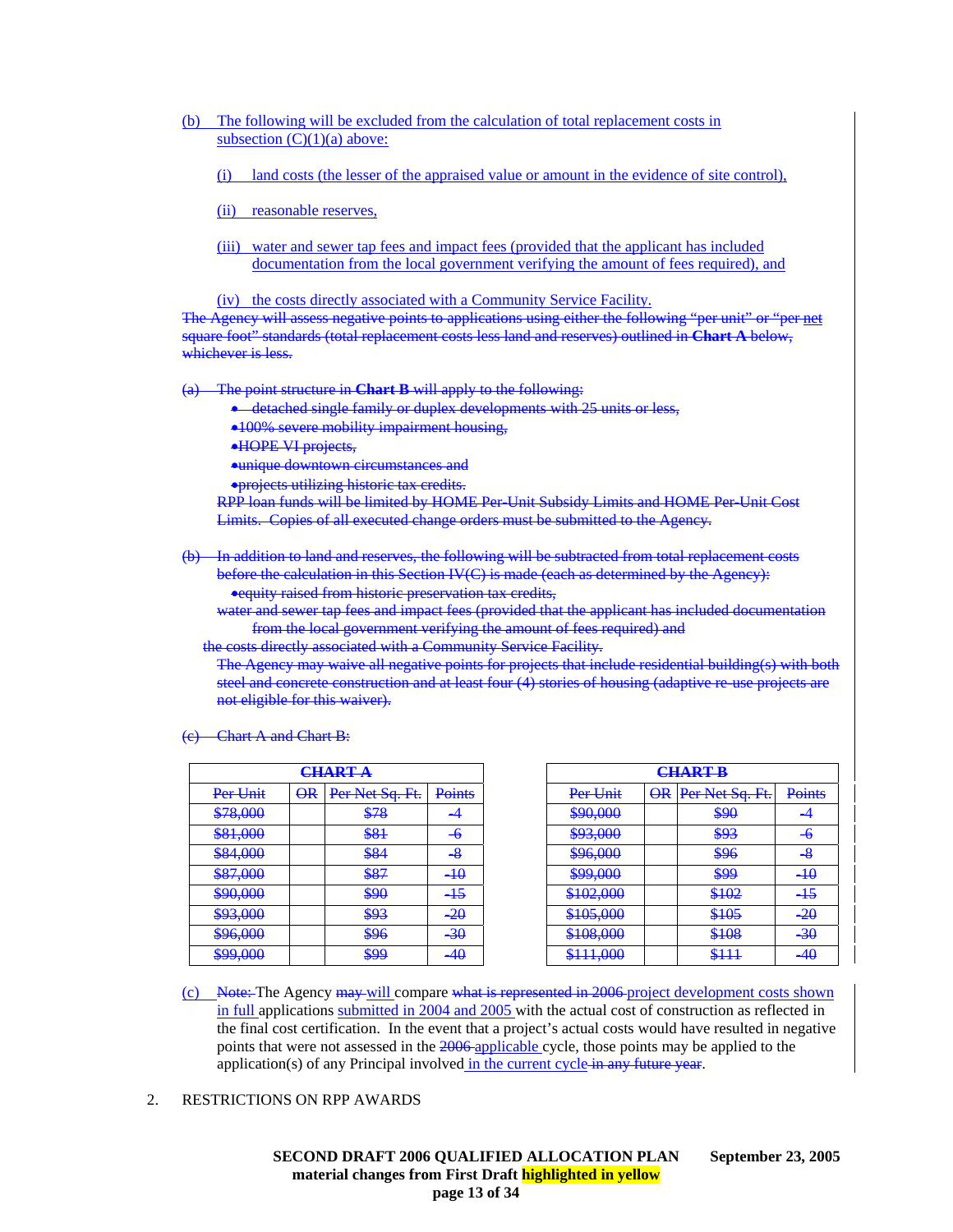To receive an RPP loan, projects must notProjects requesting RPP funds may not:

- (a) have total replacement costs (less reasonable reserves) per unit in excess of \$95,000,90,000
- (b) request RPP loan funds in excess of the following amounts per unit- \$15,000 in High Income counties; \$20,000 in Moderate Income counties; \$25,000 in Low Income counties,  $\Theta$
- (c) include market-rate units, or

(d) involve Principals who have entered into a workout or deferment plan within the previous year for an RPP loan awarded after January 1, 1999. Subsection (C)(2)(b) above does not apply to projects with funds committed by RD. Subsection (C)(2)(a) above does not apply to projects eligible for Chart B.

The total RPP loan amount cannot exceed \$1 million per project.

#### D. CAPABILITY OF THE PROJECT TEAM

### 1. DEVELOPMENT EXPERIENCE

- (a) At least one Principal must have successfully developed, operated and maintained in compliance either  $(i)$ -one North Carolina low-income housing tax credit development or  $(ii)$  eight-six separate low-income housing tax credit developments totaling in excess of 200 units. The development(s) must have been placed in service between December 1, 20004997 and January 1, 20052004. (The Agency may waive this requirement for applicants with adequate experience in the North Carolina tax credit program.) Such Principal must:
	- (i) be identified in the preliminary application,
	- (ii) become a general partner or managing member of the ownership entity, and
	- (iii) remain responsible for overseeing the development and operation of the project for a period of two (2) years after placed in service.

This requirement will not apply to HOPE VI developments. The Agency will determine what qualifies as successful and who can be considered as involved in a particular project.

- (b) All owners and Principals **must** disclose all previous participation in the low-income housing tax credit program. Additionally, all owners and Principals that have participated in an out of state tax credit allocation must complete the Authorization for Release of Information form and send it to each state identified.
- (c) The Agency reserves the right to determine that a particular development team does not meet the threshold requirement of this Section due to differences between its prior work and the proposed project. Particularly important in this evaluation is the type of subsidy program used in the previous experience (such as tax-exempt bonds, RD).

#### 2. MANAGEMENT EXPERIENCE

The management agent must have at least (a) one similar tax credit project in their current portfolio and (b) one staff person serving in a supervisory capacity with regard to the project who has been certified as a tax credit compliance specialist. Such certification must be from an organization accepted by the Agency (refer to the list in **Appendix C**). None of the persons or entities serving as management agent may have in their portfolio a project with material or uncorrected non-compliance beyond the cure period. The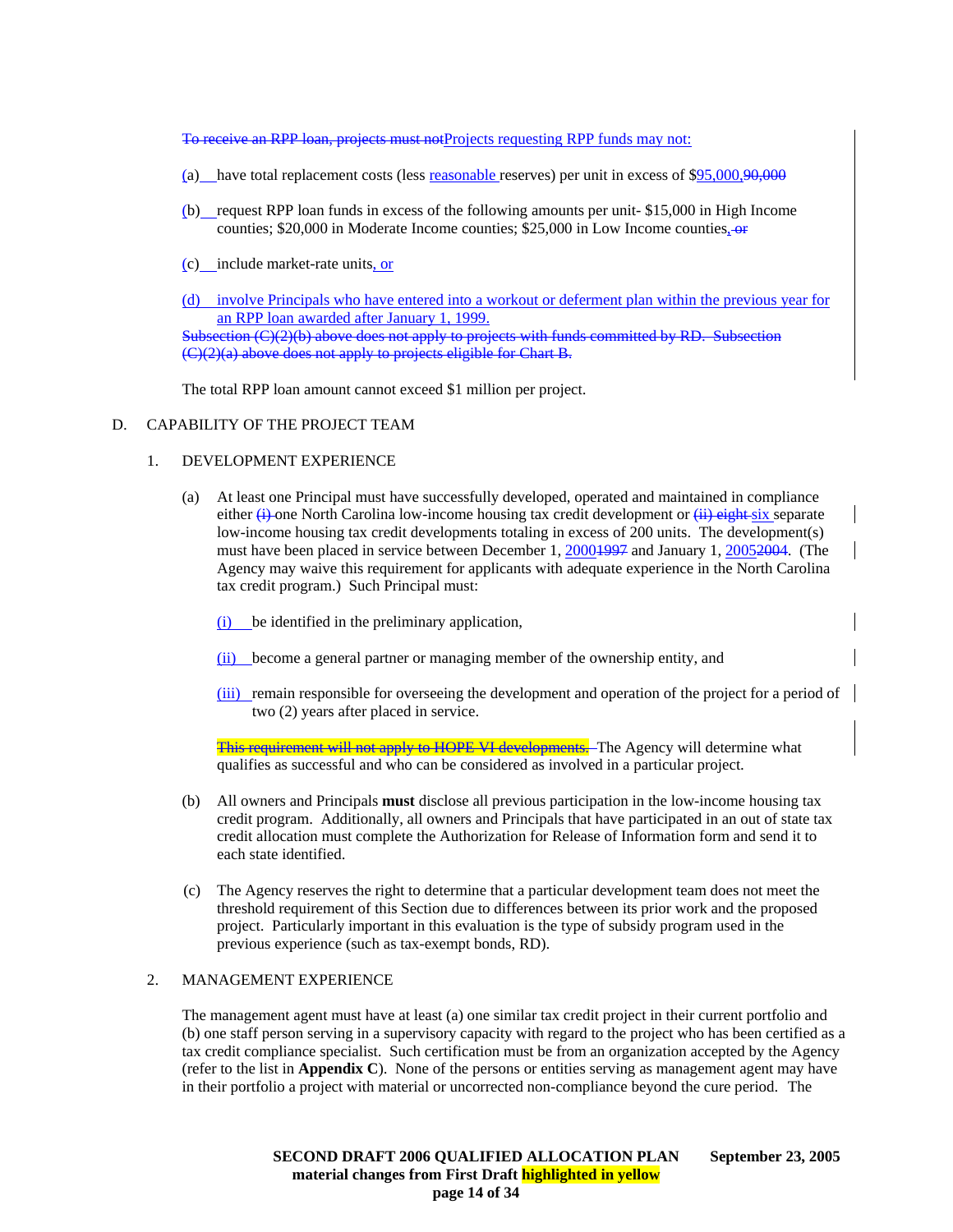management agent listed on the application must be retained by the ownership entity for at least two (2) years after project completion, unless the agent is guilty of specific nonperformance of duties.

### 3. PROJECT TEAM DISQUALIFICATIONS

The Agency may disqualify any owner, Principal or management agent, who:

- (a) has been debarred or received a limited denial of participation in the past 10 years by any federal or state agency from participating in any Agency multifamily development program;
- (b) within the past ten years has been in a bankruptcy, an adverse fair housing settlement, an adverse civil rights settlement, or an adverse federal or state government proceeding and settlement;
- (c) has been in a mortgage default or arrearage of three months or more within the last five years on an FHA-insured project, an RD funded rental project, a tax-exempt bond funded mortgage, an Agency loan, a tax credit project or any other publicly subsidized project (resolution of all outstanding Agency concerns regarding the default or arrearage may be considered in assessing disqualification);
- (d) has been involved within the past ten years in a project which previously received an allocation of tax credits but failed to meet standards or requirements of the tax credit allocation and/or failed to fulfill one of the representations contained in an application for tax credits (this includes returning an allocation of tax credits to the Agency after the carryover agreement has been signed);
- (e) has been found to be directly or indirectly responsible for any other project within the past five years in which there is or was uncorrected noncompliance more than three months from the date of notification by the Agency or any other state allocating agency;
- (f) interferes with a tax credit application for which it is not an owner or Principal at public hearing or other official meeting; or
- (g) has outstanding flags in HUD's national 2530 National Participation system;
- (h) has been involved in any project awarded tax credits in 2002 or earlier for which either the permanent financing or equity investment has not closed;
- (i) has been involved in any project awarded tax credits in 2002 or earlier for which the final cost certification requirements have not been met by December 22, 2005;
- (j) has been involved in any project awarded tax credits after 2000 where there has been a change in general partners or managing members during the last five years that the Agency did not approve in writing beforehand;
- (k) would be removed from the ownership of a property that is the subject of an application for rehabilitation tax credits in the current cycle (including the RD 515 set-aside); or
- $\left(\frac{1}{2}\right)$  is not in good standing with the Agency.

A disqualification under this subsection  $(D)(3)$  will result in the individual or entity involved not being allowed to participate in the 2006 cycle and removing from consideration any application where they are identified.

- E. UNIT MIX AND PROJECT SIZE
	- 1. Ten (-10) points will be subtracted from any project where more than twenty percent (20%) of the total units are full application that includes market-rate units. This penalty will not apply where, as of the full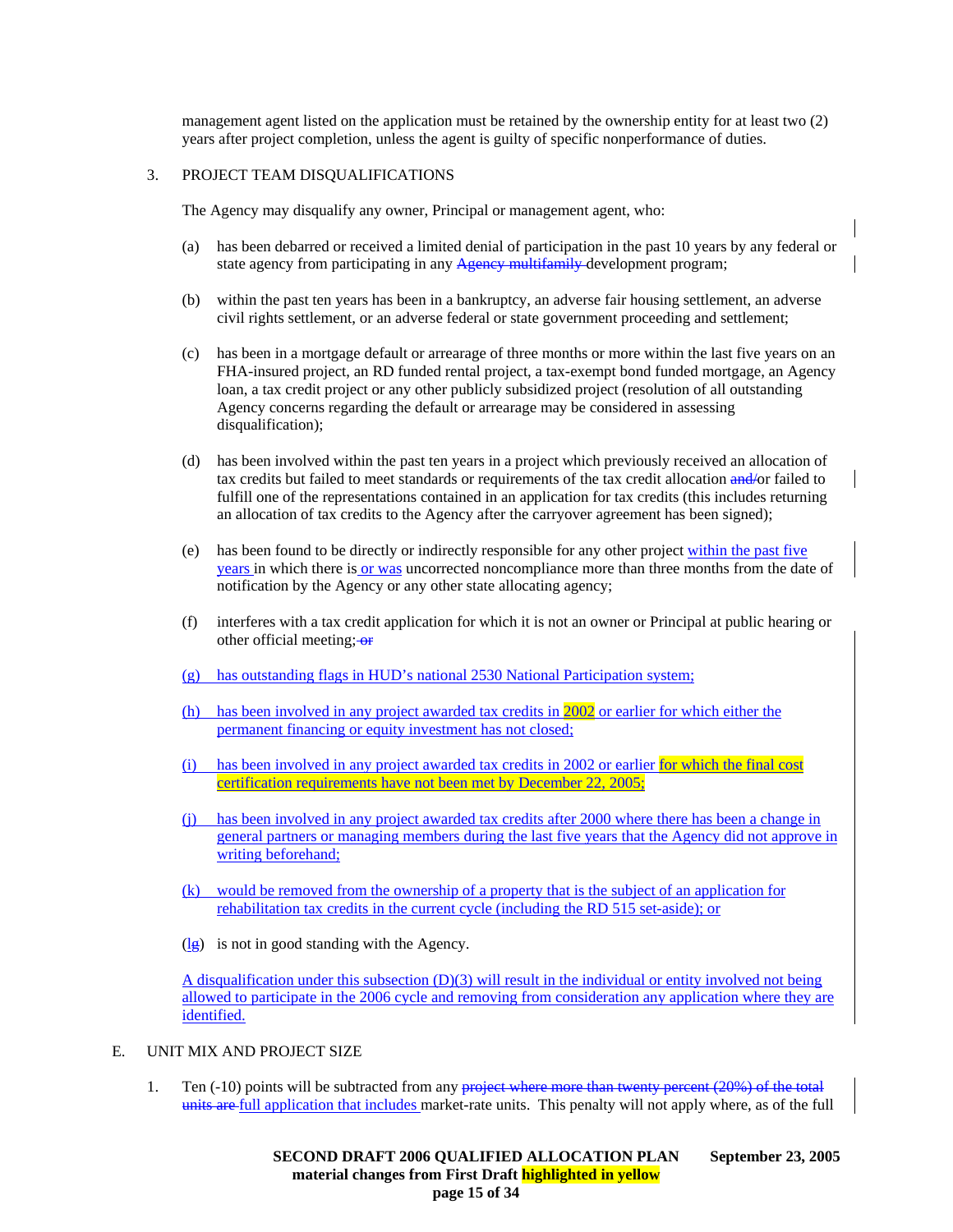application, the rents for all market rate units are at least five percent (5%) higher than the maximum allowed for a unit at 60% AMI and the market study indicates that such rents are feasible.

- 2. New construction 9% tax credit projects may not exceed 100 units.
- 3. New construction bond financed projects may not exceed 180 units.

The Agency reserves the right to waive the penalties and limitations in this Section IV(E) for proposals that reduce low-income and minority concentration, and subsection  $(E)(23)$  for proposals that are within a transit station area as defined by the Charlotte Region Transit Station Area Joint Development Principles and Policy Guidelines.

### F. SPECIAL CRITERIA AND TIEBREAKERS (MAXIMUM 2530 POINTS)

#### 1. HUD AND RD PROGRAMS (MAXIMUM 15 POINTS)

 $\overline{(a)}$  Fifteen (15) points will be awarded to projects that have an obligation of funds from RD Section 515, the HUD 202 or 811 programs, including project based rental assistance appropriate for the project.

Five (5) points will be awarded to applications that (i) include a written commitment under the RD Section 538 program and (ii) can demonstrate that the guarantee will benefit the project.

### 2. COMMUNITY REVITALIZATION PLANS (MAXIMUM 10 POINTS)

Ten (10) points will be awarded to applications if all of the following apply:

- (a) the project is within the area identified by a community revitalization plan (CRP);
- (b) the project is in a Qualified Census Tract and/or the CRP is primarily focused on an existing residential neighborhood;
- (c) the project is consistent with and contributes to the CRP; and
- (d) meets one of the following sets of criteria-
	- (i) the CRP was officially adopted by a local government after January 1, 1998, there is a specific timetable and funding commitment; and some of the progress or improvement described in the CRP is visibly evident,
	- (ii) the activities described in the CRP are well underway, with at least some having been completed, or
	- (iii) the proposed project includes a Community Service Facility.

The CRP must be included with the preliminary application to be eligible for points in this subsection.

# 3. UNITS FOR THE MOBILITY IMPAIRED—(MAXIMUM 5 POINTS)

Five (5) points will be awarded to projects designed to increase the stock of housing accessible to those with mobility impairments. To receive bonus points, fFive percent (5%) of all units in new construction projects units must:

(a) be fully accessible according to the standards set forth in Volume 1-C (1999) of the North Carolina State Building Code, (Chapter 30, Multi-Family Dwellings),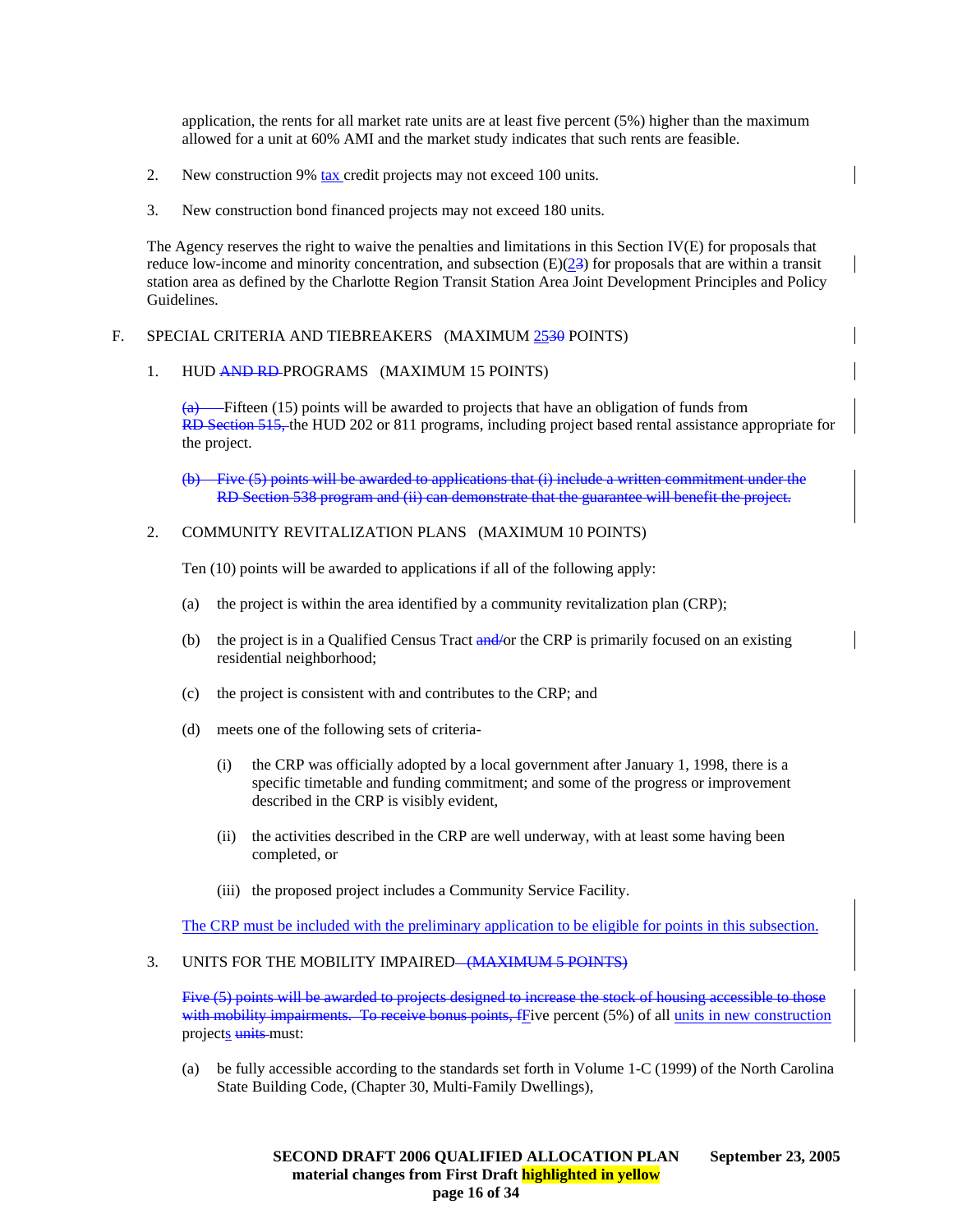- (b) have at least one bathroom with a toilet located in a five foot by five foot clear floor space (may overlap with the five foot turning diameter described in Chapter 30), with no overlapping elements or fixtures; the toilet must be positioned in a corner with the centerline of the toilet bowl 18 inches from the sidewall, and
- (c) have at least one bathroom with a 36 inch by 60 inch (minimum size) curbless, roll-in shower. Such showers must also meet the requirements for accessible controls as required by Volume 1-C.

At least one unit in each class of fully accessible units must meet the above requirements. Unit classes are measured by the number of bedrooms, pursuant to Volume 1-C (1999) of the North Carolina State Building Code (Chapter 30, Section 30.3.2.) **THESE UNITS ARE IN ADDITION TO MOBILITY IMPAIRED UNITS REQUIRED BY FEDERAL AND STATE LAW (INCLUDING BUILDING CODES).**

#### 4. TARGETING PLANS

All projects will be required to target the greater of five (5) units or ten percent (10%) of the total units to persons with disabilities or homeless populations. (The five unit minimum does not apply to applications without federal project-based rental assistance.) Projects that are targeting units under this Section are not required to provide onsite supportive services or a service coordinator. Project owners must demonstrate a partnership with a local lead agency and submit a Targeting Plan for review and certification by the N.C. Department of Health and Human Services (DHHS).

At a minimum, Targeting Plans must include:

- (a) A description of how the development will meet the needs of the targeted tenants including access to supportive services, transportation, proximity to community amenities, etc.
- (b) A description of the experience of the local lead agency and their capacity to provide access to supportive services, and to maintain relationships with the management agent and community service providers for the duration of the compliance period.
- (c) A Memorandum of Understanding (MOU) between the developer(s), management agent and the lead local agency. The MOU will include-
	- (i) A commitment from the local lead agency to provide, coordinate and/or act as a referral agent to assure that supportive services will be available to the targeted tenants.
	- (ii) The referral and screening process that will be used to refer tenants to the development, the screening criteria that will be used, and the willingness of all parties to negotiate reasonable accommodations to facilitate the admittance of persons with disabilities into the development.
	- (iii) A communications plan between the development management and the local lead agency that will accommodate staff turnover and assure continuing linkages between the development and the local lead agency for the duration of the compliance period.
- (d) Certification that participation in supportive services will not be a condition of tenancy (not required for projects where all of the units are providing transitional housing for the homeless).
- (e) Agreement that for a period of ninety (90) days after the initial rent-up period begins, the number of units specified in the application for persons with disabilities will be held vacant other than for such population(s).
- (f) Agreement to maintain a separate waiting list for persons with disabilities and prioritizing these individuals for any units that may become vacant after the initial rent-up period, based upon the minimum number of units specified in the application.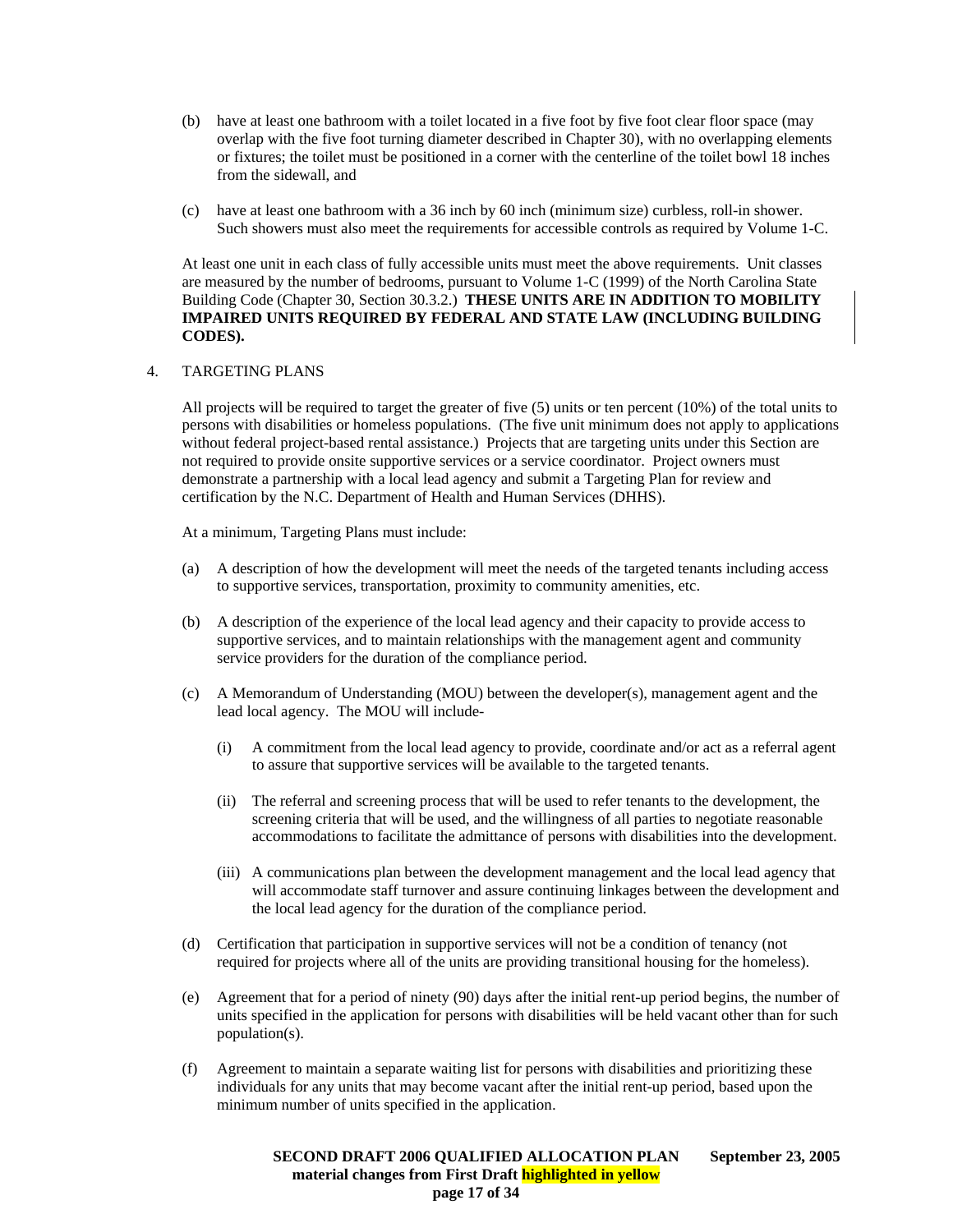- (g) Agreement to affirmatively market to persons with disabilities.
- (h) Agreement to include a section on reasonable accommodation in property management's application for tenancy.
- (i) Agreement to accept Section 8 vouchers or certificates (or other rental assistance) as allowable income as part of property management income requirement guidelines for eligible tenants and not require total income beyond that which is reasonably available to persons with disabilities currently receiving SSI and SSDI benefits.

The requirements of this Section  $IV(F)(4)$  may be fully or partially waived to the extent the Agency determines that they are not feasible. A detailed description of the elements to be addressed in the Targeting Plan is included in **Appendix D** (incorporated herein by reference). Applicants will agree to complete the requirements of this Section IV(F)(4) and **Appendix D** by the earlier of July 2829, 20072006 or four months prior to the project's placed in service date. (The Agency may set additional interim requirements.) This  $S_{subsection}$  IV(F)(4) does not apply to tax-exempt bond applications.

#### 5. TIEBREAKER CRITERIA

The following will be used to award tax credits in the event that the final scores of more than one project are identical.

- (a) First Tiebreaker: The project requesting the least amount of federal tax credits per unit based on the Agency's equity needs analysis.
- (b) Second Tiebreaker: Tenants with Children: Projects that can serve tenant populations with children. Developments will qualify for this designation if at least twenty-five (25%) of the units are three or four bedrooms. This tiebreaker will only apply where the market study shows a clear demand' for this population (as determined by the Agency).
- (c) Third Tiebreaker: Tenant Ownership: Projects that are intended for eventual tenant ownership. Such developments must utilize a detached single family site plan and building design and have a business plan describing how the project will convert to tenant ownership at the end of the 30-year compliance period.

In the event that a tie remains after considering the above tiebreakers, the project requesting the least amount of federal tax credits will be awarded the credits.

#### G. DESIGN STANDARDS (MAXIMUM 80 POINTS)

All proposed measures must be shown on the plans or in specifications in the application in order to receive points.

- 1. A maximum of eighty (80) points will be awarded for new construction projects based on the following criteria.
	- (a) Site plan considerations: A maximum of fifteen  $(15)$  points will be given for projects which include:
		- (i) Propose an attractive, scattered building layout focusing on visual appeal and privacy;
		- (ii) Propose-exterior amenities, including the following:-resident garden plots; playground; tot lot; basketball court; volleyball court; walking trails; fitness stations; gazebo/arbor; picnic area with tables/grilles; horseshoe pit; shuffleboard; car care area with vacuum; fenced ball field; swimming pool; covered drive-through at entry; flag pole; sitting areas; covered drop off at entry; large fountain; tennis court; irrigated lawns; garages/covered parking; bike racks; bus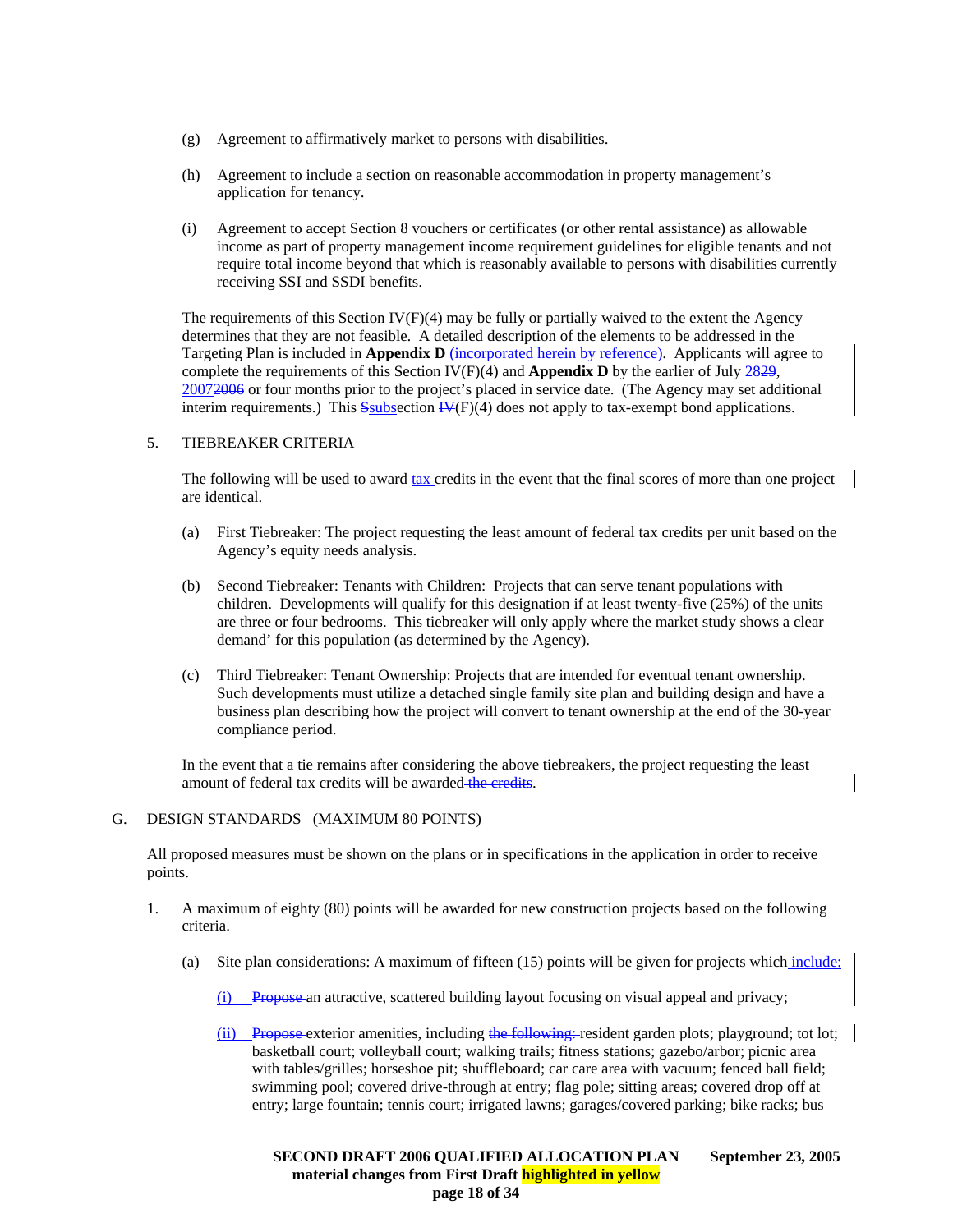shelter; creating accessible walks linking buildings to each other, to common areas and to parking; having large open spaces for recreational activities, having a well-designed entry to the site with attractive signage, lighting and landscaping;

(iii) Propose interior amenities, including the following: screened porch; sunroom with chairs; exercise room; exam room; reading room/library; game/craft room; resident computer center; TV room; beauty salon; vending area; storage for elderly projects; a Community Service Facility; providing high-speed Internet access (involves both a data connection in the living area of each unit that is separate from the cable/telephone connection and support from a project-wide network or a functional equivalent).

Other amenities may be used, but will require Agency approval prior to full application. In order to receive points, the items listed above must be clearly indicated on the site drawings.

- (b) Building and floor plan design: A maximum of forty-five (45) points will be given for projects which include:
	- $(i)$  Propose creative and versatile architectural designs. E (examples of exterior building designs include broken roof lines, front gables, dormers or front extended facades, wide banding and vertical and horizontal siding applications, some brick veneer, front porches and attractive deck rail patterns);
	- (ii) Propose open, flowing floor plans. E (examples include spacious kitchens, bathrooms, living rooms and dining rooms, dwelling units that exceed minimum square footages, bedrooms that exceed minimum square footages, bathrooms that are large with vanities and open floor spaces, kitchens that provide an abundance of counter top working space and cabinets, availability of storage space other than bedroom closets, and the adequacy of closet space, including large walk-in closets).
- (c) Construction characteristics: A maximum of twenty (20) points will be given to projects which include:
	- (i) Propose low maintenance, high durability, energy efficient products, and quality components. E (examples include: H high-grade vinyl or VC tile in kitchens, bathrooms, entryways, and laundry areas;-
	- (ii) Propose energy efficient components that exceed Agency and/or building code minimum standards;-
	- (iii) Propose measures to provide good attic and roof ventilation, use vinyl or aluminum windows and steel insulated exterior doors;-
	- (iv) Propose to use quality exterior siding, such as vinyl, hardiplank, or brick veneer and have prefinished aluminum exterior trim, including fascia, soffit, and porch posts.
- 2. Completion of previously approved projects: Negative points will be assessed for projects with owners or Principals of prior project(s) that were not built in accordance with the plans and specifications on which such prior project(s') Design Standards score was based, if deviation from such plans and specifications results in conditions that would justify a reduction in that prior project(s') original Design Standards score(s). The number of negative points assessed to the project in the current year will be equal to the cumulative number of points by which each such prior project's original Design Standards score would have been so reduced to reflect the deviation, adjusted to reflect any change in the scale of the Design Standards scoring. For example, if the reduction in the prior project's Design Standards score as a result of the deviation from its plans and specifications is determined to be 10 points based on a scale of 50 maximum Design Standards points at the time such prior project was awarded tax credits, if there is a current scale of 100 maximum Design Standards points, the negative points assessed to the current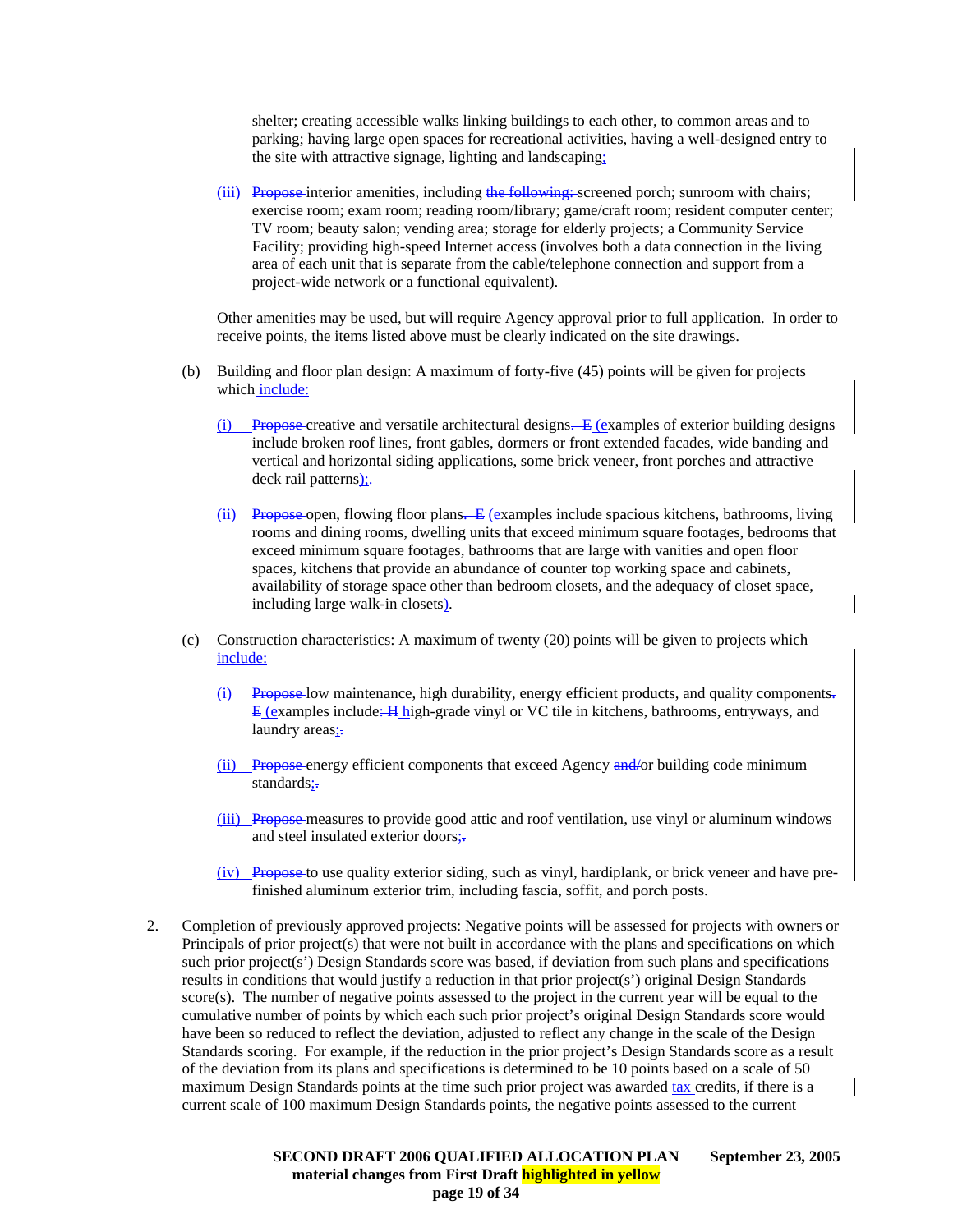project based on that prior project's deviation from its plans and specifications would be 20 points. Design and construction changes approved in writing by the Agency will not result in any negative points assessed under this Section.

3. The minimum threshold requirements for design are found in **Appendix B** (incorporated herein by reference) and must be used for all projects receiving tax credits and/or RPP funding. These minimum requirements include, but are not limited to, standards in the following areas: on-site postal and laundry facilities; community/office space; on-site parking and refuse collection areas; exterior and interior building design; plumbing and electrical provisions; heating, ventilating and air conditioning provisions; sitework; bedrooms, bathrooms and kitchens; provisions for all elderly housing; provisions for sight and hearing impaired residents; Fair Housing, Americans with Disabilities Act and the North Carolina State Accessibility Code requirements; and additional architectural requirements for renovation of existing apartment projects.

# H. CRITERIA FOR SELECTION OF REHABILITATION PROJECTS

# 1. THRESHOLD REQUIREMENTS

In order to be eligible for funding under Section  $II(A)$ , a project must:

- (a) have either (i) committed mortgage subsidies from a local government in excess of \$5,000 per unit,  $\Theta$ <sup>r</sup>(ii) federal project-based rental assistance for at least thirty percent (30%) of the total units,
- (b) have been placed in service on or before December 31, 199086,
- (c) require rehabilitation expenses in excess of \$15,000 per unit (as supported by a physical needs assessment approved by the Agency),
- (d) not have an acquisition cost in excess of sixty percent  $(60%)$  of the total replacement costs, and
- (e) not be feasible using tax exempt bonds (as determined by the Agency),
- (f) not have received an Agency loan in the last five (5) years,
- (g) not be deteriorated to the point of requiring demolition, and.
- (h) not have begun or completed a full debt restructuring under the Mark to Market process (or any similar HUD program).

The assessment must be performed by a licensed architect or engineer and involve the physical inspection of the site, amenities, dwelling units and any common areas. Rehabilitation expenses include hard construction costs directly attributable to the project, excluding costs for a new community building, as calculated using lines 2 through 7 (less line 6) in the Project Development Cost Description.

The thresholds and criteria for rehabilitation applications utilizing tax exempt bonds are in **Appendix G**.

# 2. EVALUATION CRITERIA

The Agency will evaluate applications based on the following criteria, which are listed in order of importance. Each one will serve both to determine allocations and as a threshold requirement; the Agency may remove an application from consideration if the proposal is sufficiently inadequate in any of the categories. For purposes of making awards, the Agency will not consider subsections (de) through  $(h<sub>i</sub>)$  below if the outcome is determined by the criteria in subsections (a) through (cd).

(a) The Agency will give the highest priority to applications proposing to rehabilitate the state's most distressed existing housing, particularly buildings with accessibility or life, health and safety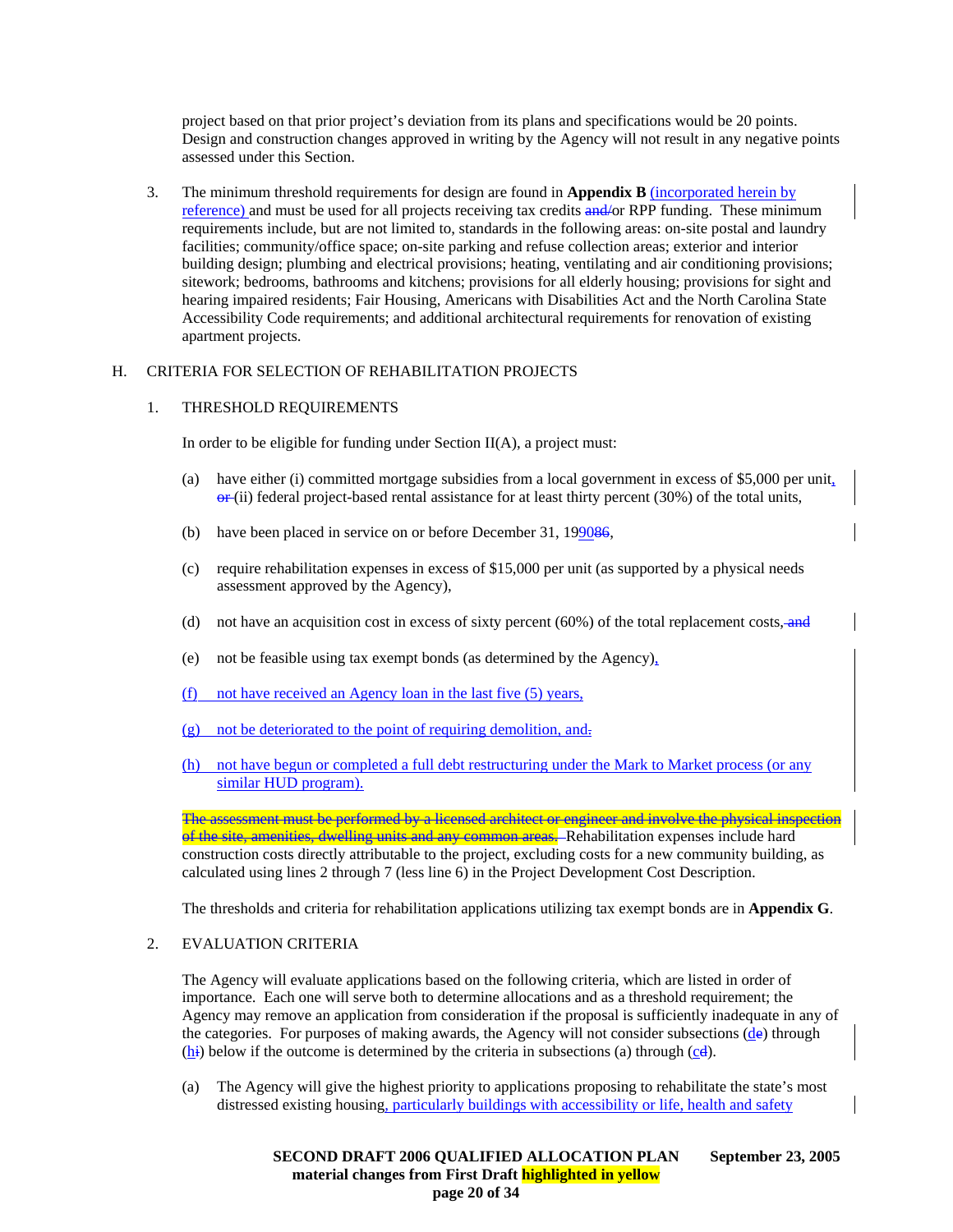problems. However, buildings that are deteriorated to the point of requiring demolition will not be eligible for credits under this Section.

- (b) The Agency will give priority to applications that propose a scope of work appropriate to the building(s), as reflected in the Physical Needs Assessment. (Proposals may not involve unnecessary work.) Specifically, proposals should involve the following:
	- (i) Making "common areas" handicap accessible, creating or improving sidewalks, installing new roof shingles, adding gutters, sealing brick veneers, applying exterior paint, and resurfacing or re-paving parking areas.
	- (ii) Improving site and exterior dwelling lighting, landscaping/fencing, and installing high-quality vinyl or hardiplank siding.
	- (iii) Adding gables, porches, dormers or roof sheds.
	- (iv) Use energy-efficient related products to replace inferior ones, including insulated windows and doors, and adding additional insulation.
	- $(v)$  Improving heating and cooling units, plumbing fixtures, water heaters, toilets, sinks, faucets and tub/shower units.

(vi) Improving quality of interior conditions and fixtures, including carpet, vinyl, interior doors, painting, drywall repairs, cabinets, appliances, light fixtures and mini-blinds. possible, upgrading bathrooms pursuant to Section IV(F)(3).

- (c) Applications will have a reduced likelihood of being awarded tax credits to the extent that the purpose is to subsidize an ownership transfer.
- (d) Shortcomings in the above three criteria will be mitigated to the extent that a tax credit allocation is necessary to prevent (i) conversion of units to market rate rents or (ii) loss of government resources (including past, present and future investments).
- (e) The Agency will give priority to applications that have mortgage subsidy resources committed as part of the application.
- (f) Applications will have priority to the extent that the rehabilitation improvements are a part of a community revitalization plan and/or will benefit the surrounding community. However, projects in severely distressed areas will have a reduced likelihood of being awarded tax credits.
- (g) Applications will have a reduced likelihood of being awarded tax credits based on the number of tenants that would be permanently relocated (including market-rate).

(h)The Agency will give preference to applications based on the quality of and degree of effort proposed in the temporary and permanent relocation plans.

 $\left(\frac{1}{\mathbf{H}}\right)$ While allocation of rehabilitation tax credits is not subject to any regional set-aside, the Agency will consider the geographic distribution of this resource and will attempt to avoid a concentration of awards in any one area of the state.

### **VI. PRIORITY FOR ALLOCATION OF BOND CAP**

Applicants proposing to use tax-exempt bonds with 4% tax credits must meet all of the requirements of the Plan and **Appendix G** (incorporated herein by reference) to claim such credits. The Committee will allocate the multifamily portion of the state's tax-exempt bond authority in the following order of priority: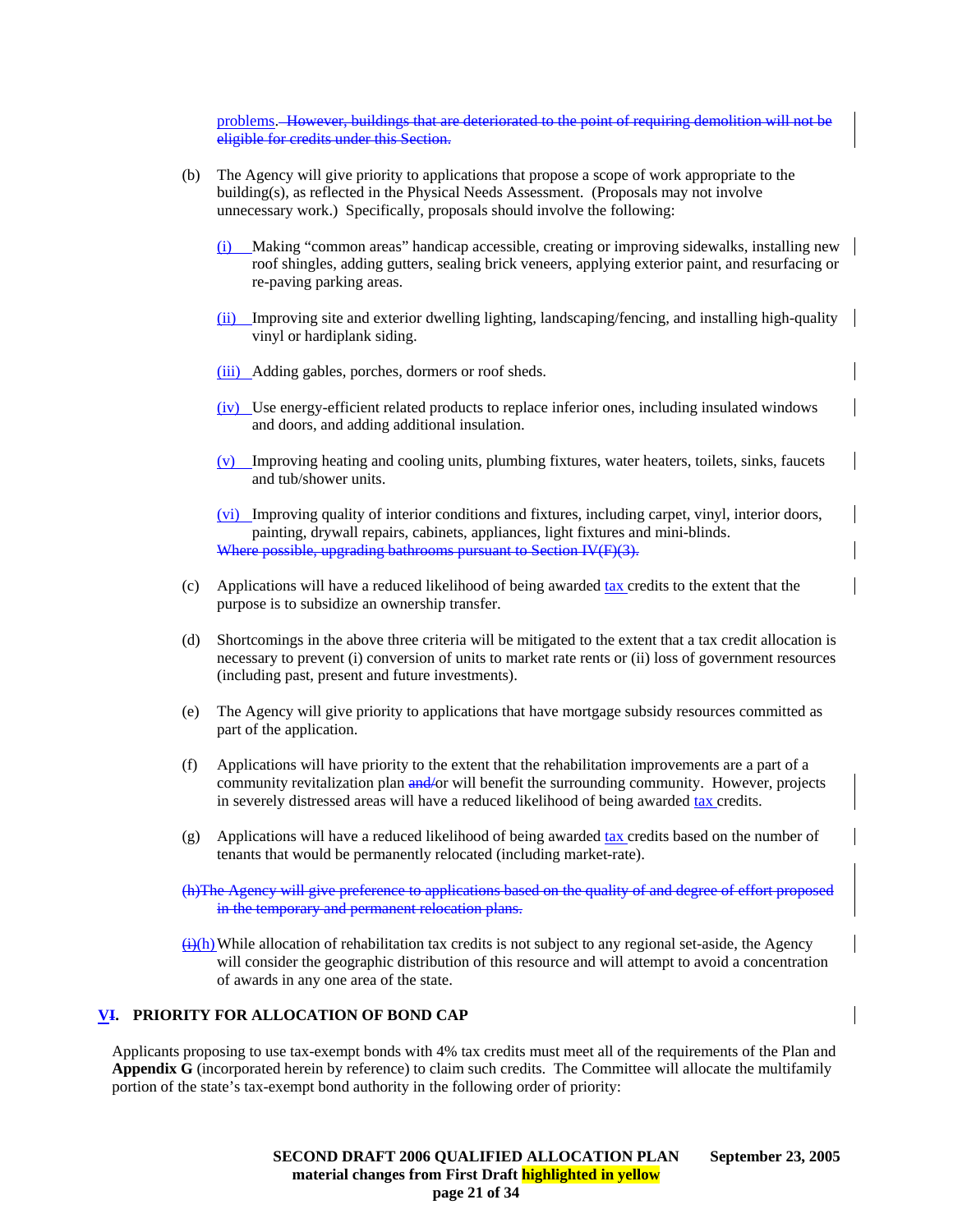- A<sub>1</sub>. Projects that serve as a component of an overall HOPE VI revitalization effort.
- B2. Rehabilitation projects.
- C<sub>3</sub>. Adaptive re-use projects.
- D<sub>4</sub>. Other new construction projects.

Applications will only be allocated bond authority if there is enough remaining after awarding all eligible applications in higher priority levels. Within each category, allocation priority will be based on the relevant scoring and threshold requirements of Section IV.

#### **V. APPLICATION PROCEDURES AND REQUIREMENTS**

#### A. GENERAL

- The Agency may require applicants to submit any information, letter or representation relating to Plan requirements or point scoring as part of the application process. Unless otherwise noted, the Agency may elect to not consider information submitted after the relevant deadline.
- Any failure to comply with an Agency request under subsection  $(A)(1)$  above or any misrepresentation, false information or omission in any application document may result in disqualification of that application and any other involving the same owner(s), Principal(s), consultant(s) and/or application preparer(s). Any misrepresentation, false information or omission in the application document may result in a revocation of a credit allocation.
- The Agency may elect to treat applications involving more than one site or population type (family/elderly) as separate for purposes of the Agency's preliminary application process. application would require a separate initial application fee. Projects may be considered one application in the full application submission if all sites are secured by one permanent mortgage and are not intended for separation and sale after receipt of the tax credit allocation.

#### B. APPLICATION PROCESS

1. Applications, correspondence and supporting materials may be submitted to the Agency as follows:

| Deliver to:                                                                 | <del>Mail to:</del>                                 |
|-----------------------------------------------------------------------------|-----------------------------------------------------|
| North Carolina Housing Finance Agency North Carolina Housing Finance Agency |                                                     |
| <b>Rental Investment</b>                                                    | <b>Pantal Invastment</b><br>Kondi mi ostmont        |
| <b>3508 Bush Street</b>                                                     | $P \cap R_{ov}$ 28066<br><del>I .U. DUA 20000</del> |
| Raleigh, NC 27609                                                           | Raleigh, NC 27611 8066                              |

- Agency will notify the appropriate unit of government about the project after application. The Agency reserves the right to reject applications opposed in writing by the chief elected official (supported by the council or board), but is not obligated to do so.
- 3. Applicants may be assessed a fee of up to \$500 for each instance of failure to comply with a written requirement of the tax credit application process (whether or not such requirement is in the Plan).
- The Agency will send site score information to each applicant (upon request) after publication. The market analyst will send studies to the Agency and applicant.

### **VI. GENERAL REQUIREMENTS**

A. GENERAL THRESHOLD REQUIREMENTS FOR PROJECT PROPOSALS

 **SECOND DRAFT 2006 QUALIFIED ALLOCATION PLAN September 23, 2005 material changes from First Draft highlighted in yellow page 22 of 34**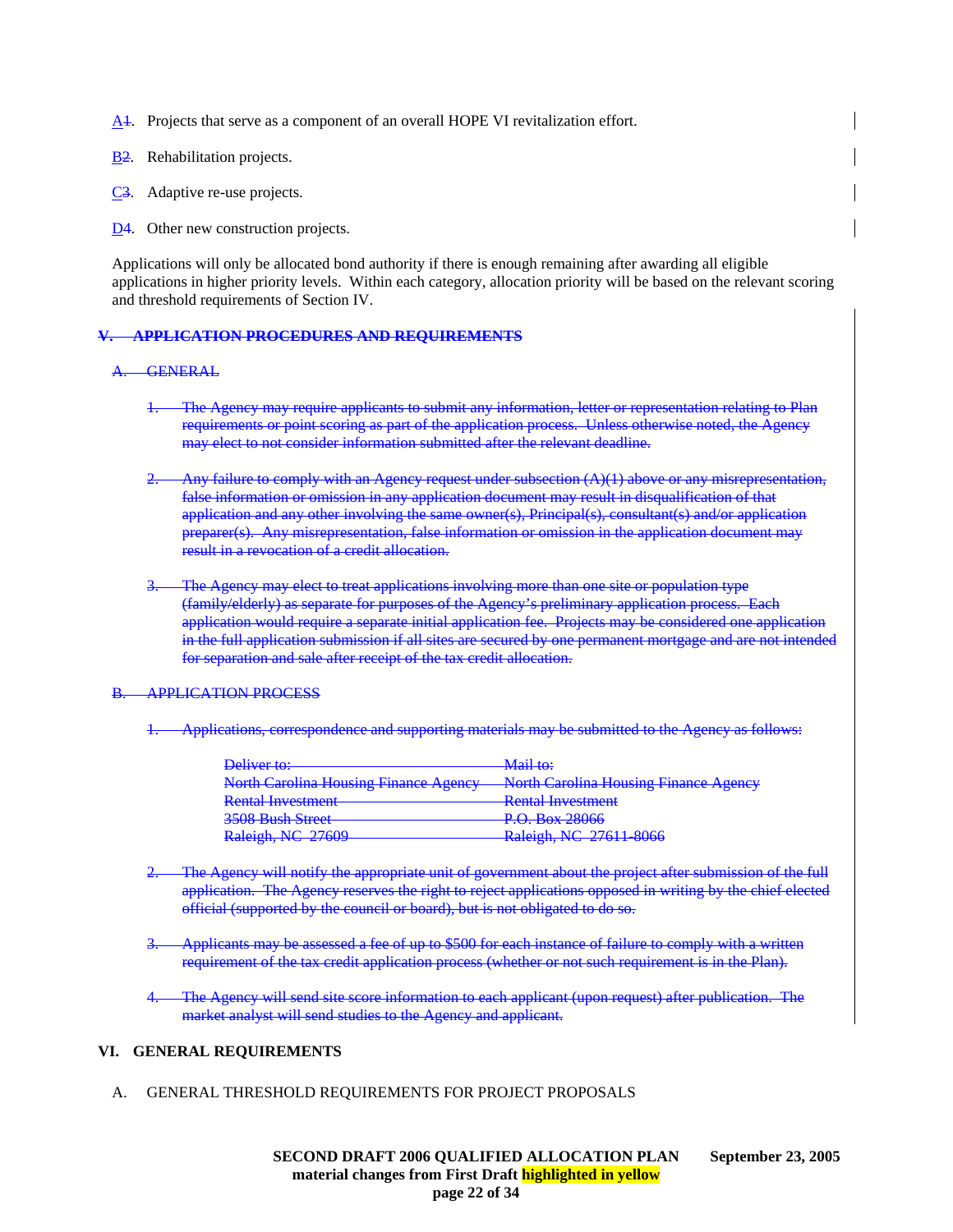- 1. Projects with Historic Tax Credits: Buildings either must be on the National Register of Historic Places or approved for the State Housing Preservation Office's study list at the time of the full application. Evidence of meeting this requirement should be provided.
- 2. Nonprofit Set-Aside: For purposes of being considered as a nonprofit sponsored application under Section II( $D\epsilon$ ), at least one nonprofit entity (or, where applicable, its qualified corporation) involved in a project must: (a) be qualified under Section  $501(c)(3)$  or (4) of the Code, (b) be domesticated in North Carolina for at least 12 months prior to submitting an application, (c) materially participate, as defined under federal law, in the acquisition, development, ownership, and ongoing operation of the property for the entire compliance period,  $(cd)$  have as one of its exempt purposes the fostering of low-income housing, (de) own, directly or indirectly, an equity interest in the applicant and  $(e^{\epsilon})$  be a managing member or general partner of the applicant.

The Agency reserves the right to make a determination that the nonprofit owner is not affiliated with or controlled by a for-profit entity or entities other than a qualified corporation. There can be no identity of interest between any nonprofit owner and for-profit entity, other than a qualified corporation.

- 3. Environmental Hazards: All projects involving use of existing structures must submit a hazardous material report which provides the results of testing for asbestos containing materials, lead based paint, Polychlorinated Biphenyls (PCBs), underground storage tanks, petroleum bulk storage tanks, Chlorofluorocarbons (CFCs), and other hazardous materials. The testing must be performed by professionals licensed to do hazardous materials testing. A report written by an architect or building contractor or developer will not suffice. A plan and projected costs for removal of hazardous materials must also be included.
- 4. Appraisals: The Agency will not allow the project budget to include more for land costs than the lesser of its appraised market value or the purchase price. Any project budgeting more than \$15,000 per acre toward land costs must submit with the full application a real estate "as is" appraisal that is a) dated no more than six (6) months from the full application deadline, b) prepared by an independent, state certified appraiser and c) complies with the Uniform Standards of Professional Appraisal Practice. The Agency may require appraisals in its discretion where cost per acre is below this amount. Appraisals for rehabilitation and adaptive re-use projects must break out the land and building values from the total value.
- 5. Concentration: Projects cannot be in areas of minority and low-income concentration (measured by comparing the percentage of minority and low-income households in the site's census tract with the community overall). The Agency may make an exception for projects in economically distressed areas which have community revitalization plans with public funds committed to support the effort.
- 6. Displacement: For rehabilitation projects and Iin every other instance of tenant displacement, including temporary, the applicant must supply with the full application a plan describing how displaced persons will be relocated, including a description of the costs of relocation. The applicant is responsible for all relocation expenses, which must be included in the project's development budget. Applicants must also comply with either the Uniform Relocation Assistance and Real Property Acquisition Policies Act of 1970, as revised in 49 C.F.R. Part 24 if using RPP or federal funds, or **Appendix F** if not.
- 7. Tax Information Authorization: Applicants and Principals must submit an executed IRS Form 8821 with their full applications; every owner should submit a separate form.
- 8. Feasibility: The Agency will not allocate tax credits or RPP funding to an applications that will may have difficulty being completed and/or operated for the compliance period. Examples include projects that may not secure an equity investment or a Principal that has inadequate capacity to successfully carry out the development processmaintain adequate cash flow.
- B. UNDERWRITING THRESHOLD REQUIREMENTS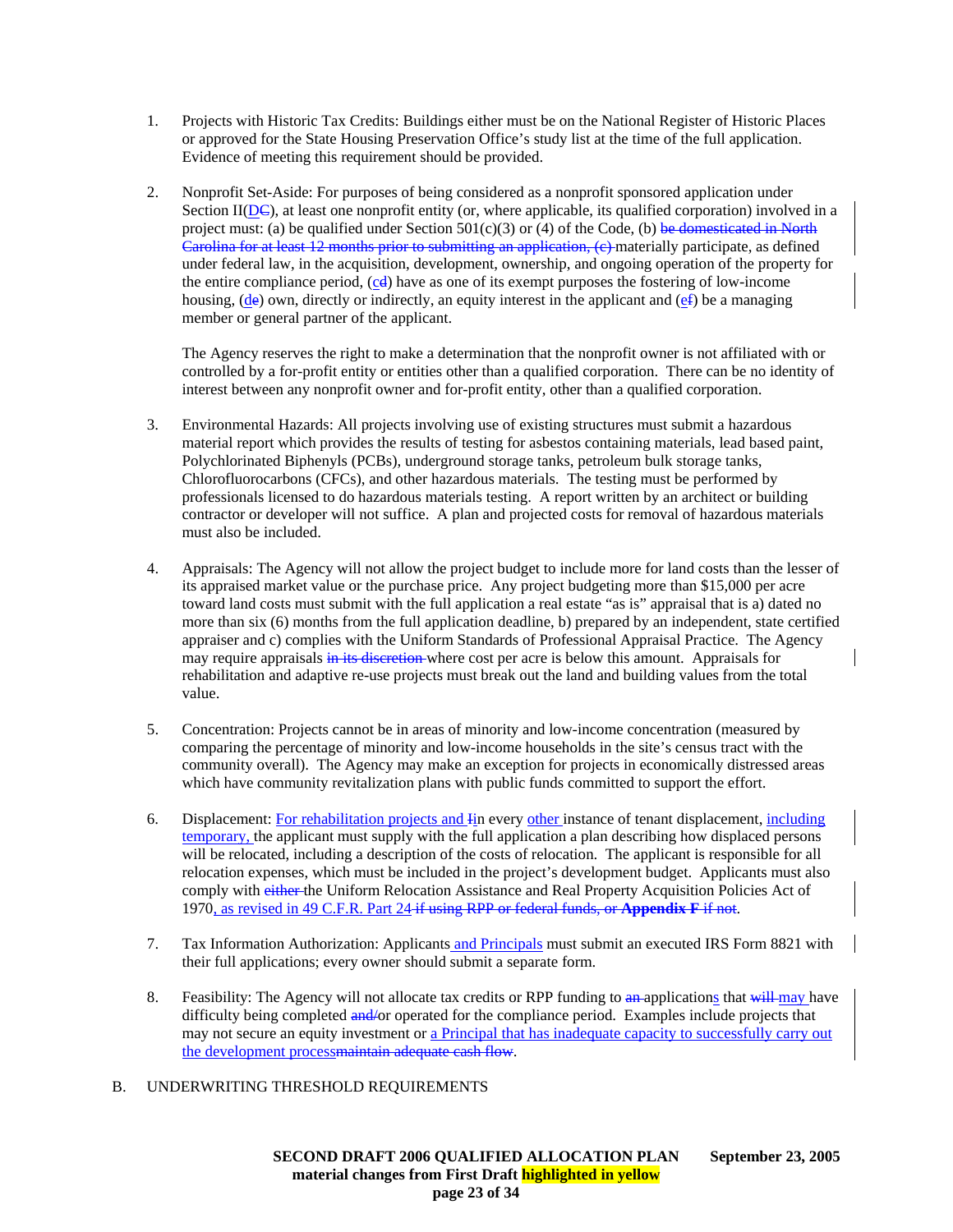The following minimum financial underwriting requirements apply to all projects. Projects that cannot meet these minimum requirements, as determined by the Agency, will not receive tax credits or RPP funding.

- 1. Loan Underwriting Standards:
	- (a) Projects applying for tax credits only will be underwritten with rents escalating at three percent (3%) and operating expenses escalating at four percent (4%).
	- (b) All projects will be underwritten assuming a constant seven percent (7%) vacancy and must reflect a 1.15 Debt Coverage Ratio (DCR) for the term of any debt financing on the project. Projects with less than forty (40) units must also demonstrate \$150 per unit per year of net cash flow for the first fifteen (15) years. This does not apply to projects with rental assistance provided through RD.
	- (c) RPP loans will be underwritten using a twenty (20) year term and a two percent (2%) interest rate. The Agency may, in its discretion, alter these terms to ensure project feasibility. Rents for projects utilizing HOME funds will not exceed the Fair Market Rents established by HUD. Underwriting of applications with a commitment from RD will incorporate the requirements of that program, and any RPP loan will have a 30 year term (fully amortizing) and zero percent (0%) interest.
	- (d) The Agency may determine that the interest rate on a loan must be reduced where an application shows an excessive amount accruing towards a balloon payment.
- 2. Operating Expenses:
	- (a) New construction (excluding adaptive re-use): \$2,300 per unit per year not including taxes, reserves and resident support services.
	- (b) Renovation (includes rehabilitation and adaptive re-use): \$2,500 per unit per year not including taxes, reserves and resident support services.
	- (c) Owner projected operating expenses will be used if they are higher than Agency minimums. The proposed management agent (or management staff if there is an identity of interest) must sign a statement (to be submitted with the full application) agreeing that the operating expense projections are reasonable.
- 3. Equity Pricing:

The Agency will conduct a survey of tax credit equity investors to determine appropriate pricing assumptions. Projects will be underwritten using the greater of this amount and the applicant's projection.

Equity should be calculated net of any syndication fees. Bridge loan interest typically incurred by the syndicator to enable an up front payment of equity should not be charged to the project directly, but be reflected in the net payment of equity. Equity should be based on tax credits to be used by the investor(s), excluding those allocated to the Principals unless these entities are making an equity contribution in exchange for the tax credits.

- 4. Reserves:
	- (a) Rent-up Reserve: Required for all except bond financed projects. A reasonable amount must be established based on the projected rent-up time considering the market and target population, but in no event shall be less than \$300 per unit. These funds must be available to the management agent to pay rent-up expenses incurred in excess of rent-up expenses budgeted for in the project development costs. The funds are to be deposited in a separate bank account and evidence of such transaction provided to the Agency 90 days prior to the expected placed in service date. All funds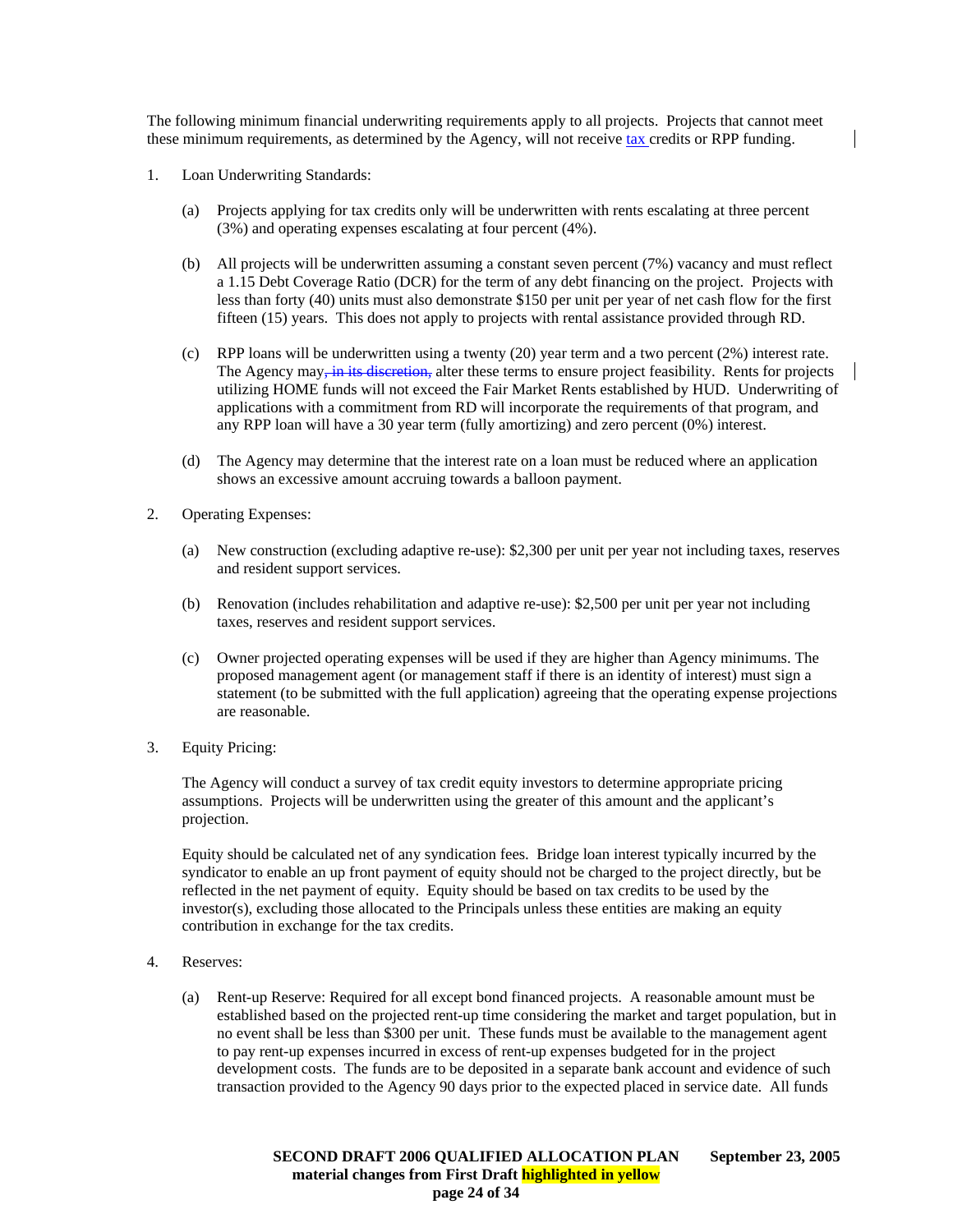remaining in the rent-up reserve at the time the project reaches ninety-three (93%) occupancy must be transferred to the project operating replacement reserve account.

For those projects receiving loan funds from RD, the 2% initial operating and maintenance capital established by RD will be considered the required rent-up reserve deposit.

(b) Operating Reserve: Required for all projects except those receiving loan funds from RD. The operating reserve will be the greater of a) \$1,500 per unit or b) six month's debt service and operating expenses, and must be maintained for the duration of the low-income use period.

Projects receiving RPP funds must capitalize the operating reserve account prior to the RPP loan closing. The Agency must approve any withdrawals from the operating account to meet project's operating deficits.

The operating reserve can be funded by deferring the developer's fees of the project. If this method is utilized, the deferred amounts owed to the developer can only be repaid from cash flow if all required replacement reserve deposits have been made. For tax credit projects where no RPP loan applies, the operating reserve can be capitalized by an equity pay in up to one year after certificate of occupancy is received. This will be monitored by the Agency.

(c) Replacement Reserve: All new construction projects must budget replacement reserves of \$250 per unit per year. Rehabilitation and adaptive re-use projects must budget replacement reserves of \$350 per unit per year. The replacement reserve must be capitalized from the project's operations, escalating by four percent (4%) annually. Projects with an RPP loan must have Agency approval of withdrawals for capital improvements throughout the term of the loan.

 In both types of renovation projects mentioned above, the Agency reserves the right to increase the required amount of annual replacement reserves if the Agency determines such an increase is warranted after a detailed review of the project's physical needs assessment.

 For those projects receiving RD loan funds, the required funding of the replacement reserve will be established, administered and approved by RD, and the replacement reserve will not escalate annually.

 Funds remaining in the operating and replacement reserve accounts at the end of the RPP loan term must be used for project maintenance costs approved by the Agency or applied against the loan.

5. Deferred Developer Fees:

Developer fees can be deferred to cover a gap in funding sources as long as:

- (a) the entire amount will be paid within ten (10) years and meets the standards required by the IRS to stay in basis,
- (b) the deferred portion does not exceed fifty percent (50%) of the total amount as of the full application, and
- (c) payment projections do not negatively impact the operation of the project.

Each of these will be determined by the Agency. Nonprofit organizations must include a resolution from the Board of Directors allowing such a deferred payment obligation to the project. The developer may not charge interest on the deferred amount in excess of the long term AFR.

6. Financing Commitment: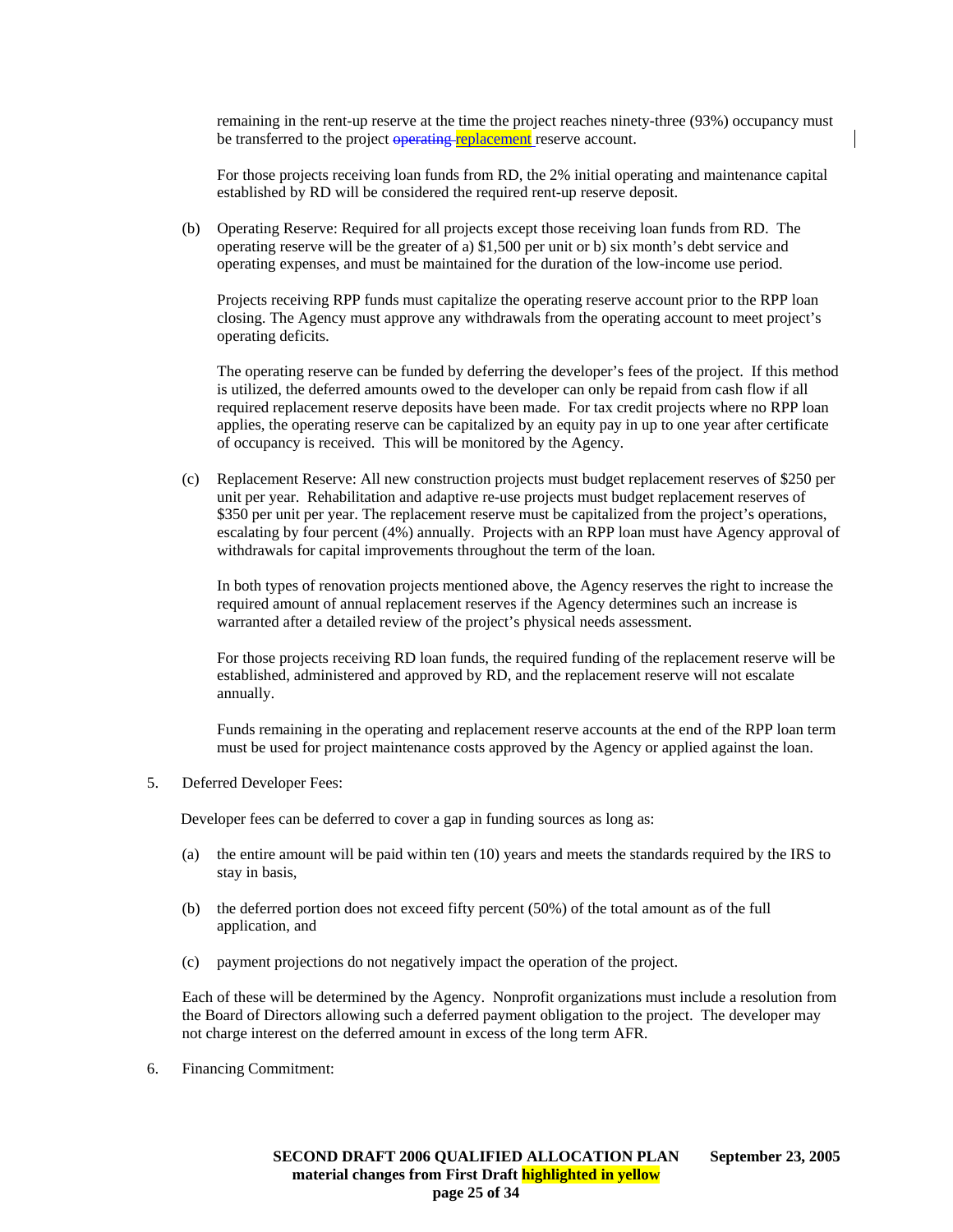- (a) For all projects proposing **private** permanent financing, a letter of intent is required. This letter must clearly state the term of the permanent loan is at least eighteen (18) years, how the interest rate will be indexed and the current rate at the time of the letter, the amortization period, any prepayment penalties, anticipated security interest in the property and lien position. The interest rate must be fixed and no balloon payments may be due for eighteen (18) years. The bank must complete a cover letter using the format approved by the Agency, and submit it with the letter of intent. Applicants must submit a letter of commitment for financing within 90 days of receiving an award of tax credits.
- (b) Other than as stated in Section IV(B)(2)(e), all projects proposing **public** permanent financing, binding commitments are required to be submitted by the full application due date. All loans must have a fixed interest rate and no balloon payments for at least eighteen (18) years after project completion. A binding commitment is defined as a letter, resolution or binding contract from a unit of government. The same terms described for the letter of intent (using the format approved by the Agency) from a private lender must be included in the commitment.
- (c) Applications may only include one set of proposed funding sources; the Agency will not consider multiple financial scenarios. A project will be ineligible for allocation if any of the listed funding sources will not be available in an amount or under the terms described in the application. The Agency may, in its discretion, waive this limitation if the project otherwise demonstrates financial feasibility.
- 7. Developer/Builder Fees:
	- (a) Developer's fees shall be a maximum of fifteen percent (15%), or a lesser percentage adjusted for project size as described below. The Agency calculates developer's fees by adding lines 2-37 less lines 8 and 9 from the Project Development Cost Description in the application and multiplying by the applicable percentage to determine the maximum allowable developer fee.

| up to 64 units | 15%   |
|----------------|-------|
| $65-112$ units | 12.5% |
| 113 units plus | 10%   |

In addition to the fees described above, a maximum developer's fee of four percent (4%) is allowed on the acquisition cost of buildings (not including land value/cost) unless there is an identity of interest between the seller and one or more Principal(s).

- (b) Builder's general requirements shall be limited to six percent (6%) of hard costs.
- (c) Builder's profit and overhead shall be limited to ten percent (10%) (8% profit, 2% overhead) OF TOTAL HARD COSTS including general requirements.
- (d) Where an identity of interest exists between the owner and builder, the builder's profit and overhead shall be limited to eight percent (8%) (6% profit, 2% overhead).
- 8. Consulting Fees: Consulting fees for a project must be paid out of developer fees, so that the aggregate of any consulting fees and developer fees is no more than the maximum developer fee allowed to that project.
- 9. Architects' Fees: The architects' fees, including design and inspection fees, shall be limited to four three percent  $(34%)$  of the total hard costs plus general requirements, overhead, profit and construction contingency (total of lines 2 through 10 on the Project Development Cost Description).
- 10. Investor Services Fees: Investor services fees must be paid from net cash flow and not be calculated into the minimum debt coverage ratio.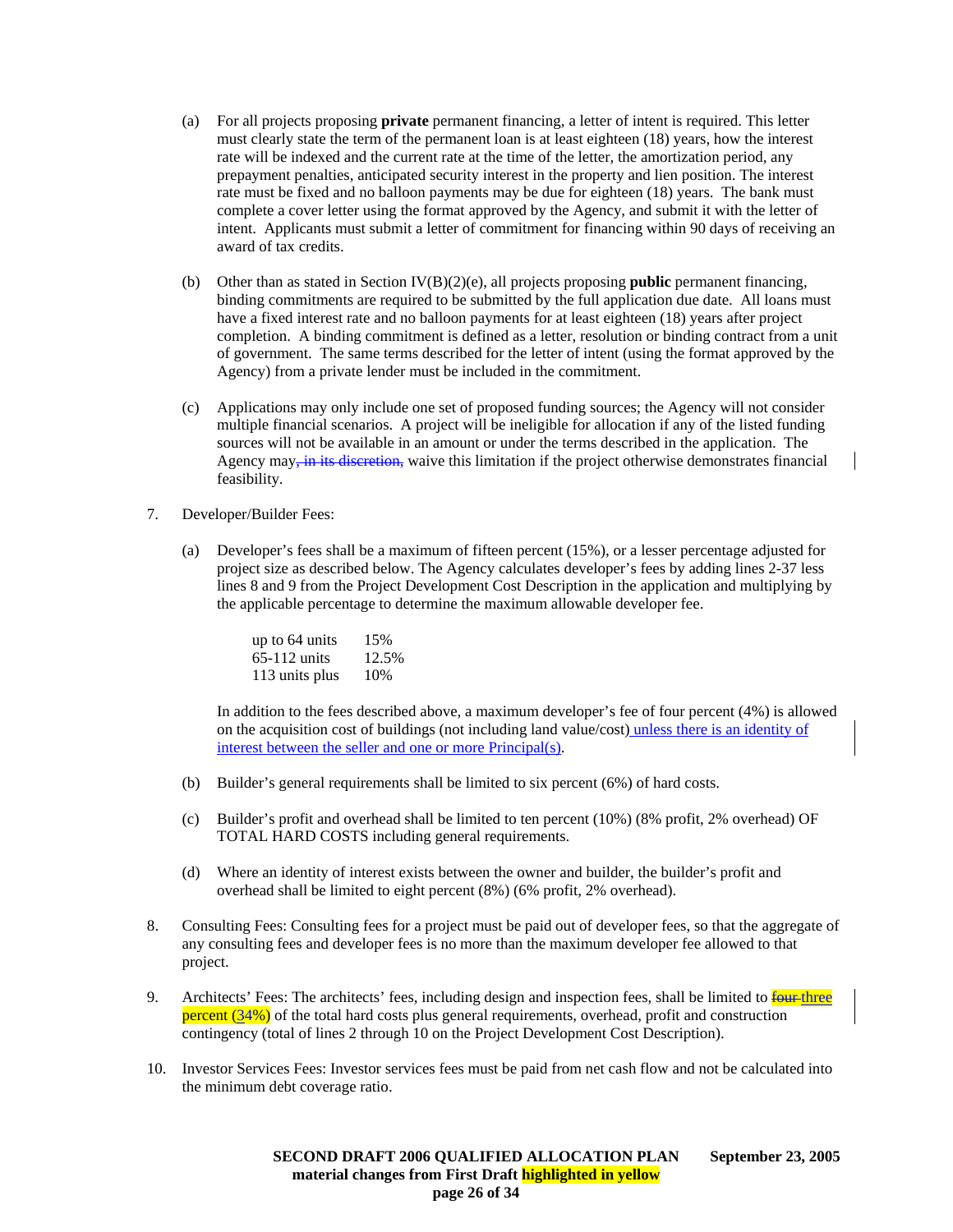- 11. Project Contingency Funding: All new construction projects shall have a hard cost contingency line item of NO MORE THAN three percent (3%) of total hard costs, including general requirements, builder profit and overhead. Rehabilitation and adaptive re-use projects shall include a hard cost contingency line item of NO MORE THAN six percent (6%) of total hard costs.
- 12. Project Ownership: There must be common ownership between all units and buildings within a single project for the duration of the compliance period.
- 13. Section 8 Project-Based Rental Assistance: For all projects that propose to utilize Section 8 project-based rental assistance, the Agency will underwrite the rents according to the tax credit and HOME limits. These limits are based on data published annually by HUD. If the Section 8 contract administrator is willing to allow rents above these limits, the project may receive the additional revenue in practice, but Agency underwriting will use the lower revenue projections regardless of the length of the Section 8 contract.

Given the uncertainty of long-term federal commitment to Section 8 rental assistance, the Agency considers underwriting to the more conservative revenue levels to best serve the project's long-term financial viability.

14. Any water, sewer, and tap fees charged to the project must be entered on a separate line item of the Project Development Costs page. Any application that does not include these costs must provide a letter from the local provider that no fees will be charged.

# **VII. POST-AWARD PROCESSES AND REQUIREMENTS**

# A. GENERAL REQUIREMENTS

- 1. The tax credit reservation amount will be the total anticipated qualified basis amount multiplied by eight and one half percent (8.5%), or three and three quarters percent (3.75%) for the 4% tax credit. The actual tax credits allocated will be the lesser of the tax credits reserved, the applicable federal rate multiplied by qualified basis (as approved by the Agency), or the amount determined by the Agency pursuant to its evaluation as required under Section 42(m)(2) of the Code.
- 2. Ownership entities must a) expend ten percent (10%) of the project's reasonably expected basis by a date to be determined by the Agency and b) submit to the Agency a completed carryover agreement and cost certification by a date to be determined by the Agency. (This requirement also applies to projects with partial allocations.) Failure to meet these deadlines will preclude the project from participation in the state credit program. Pursuant to Section  $VI(B)(6)$ , the Agency may determine that an awarded application listing state tax credits as a source of funding is ineligible for allocation due to failure to comply with the requirements of this Section. Projects will be required to elect a project-based allocation.
- 3. Once approved, the ownership entity will proceed to acquire, construct or rehabilitate the project. The ownership entity is required to update the Agency on the progress of development by submitting a Project Status Report. Sixty days prior to occupancy, the Agency must be notified in writing of the targeted project completion date. Upon completion for occupancy, the ownership entity must notify the Agency and furnish a completed Final Cost Certification form. The cost certification must include all project costs along with a certification for any subsidies the project will receive. IRS Section 1.42-17 Regulations effective January 1, 2001 require that the taxpayer of all projects in excess of ten units, which are placed in service after January 1, 2001, regardless of the year of tax credit allocation, submit a schedule of project costs accompanied by a Certified Public Accountant's (CPA) audit report that details the project's total costs as well as those that may qualify for inclusion in eligible basis under Section 42(d) of the Code. A third party CPA verification is required for cost certification on two or more units. The Agency may require an independent cost analysis.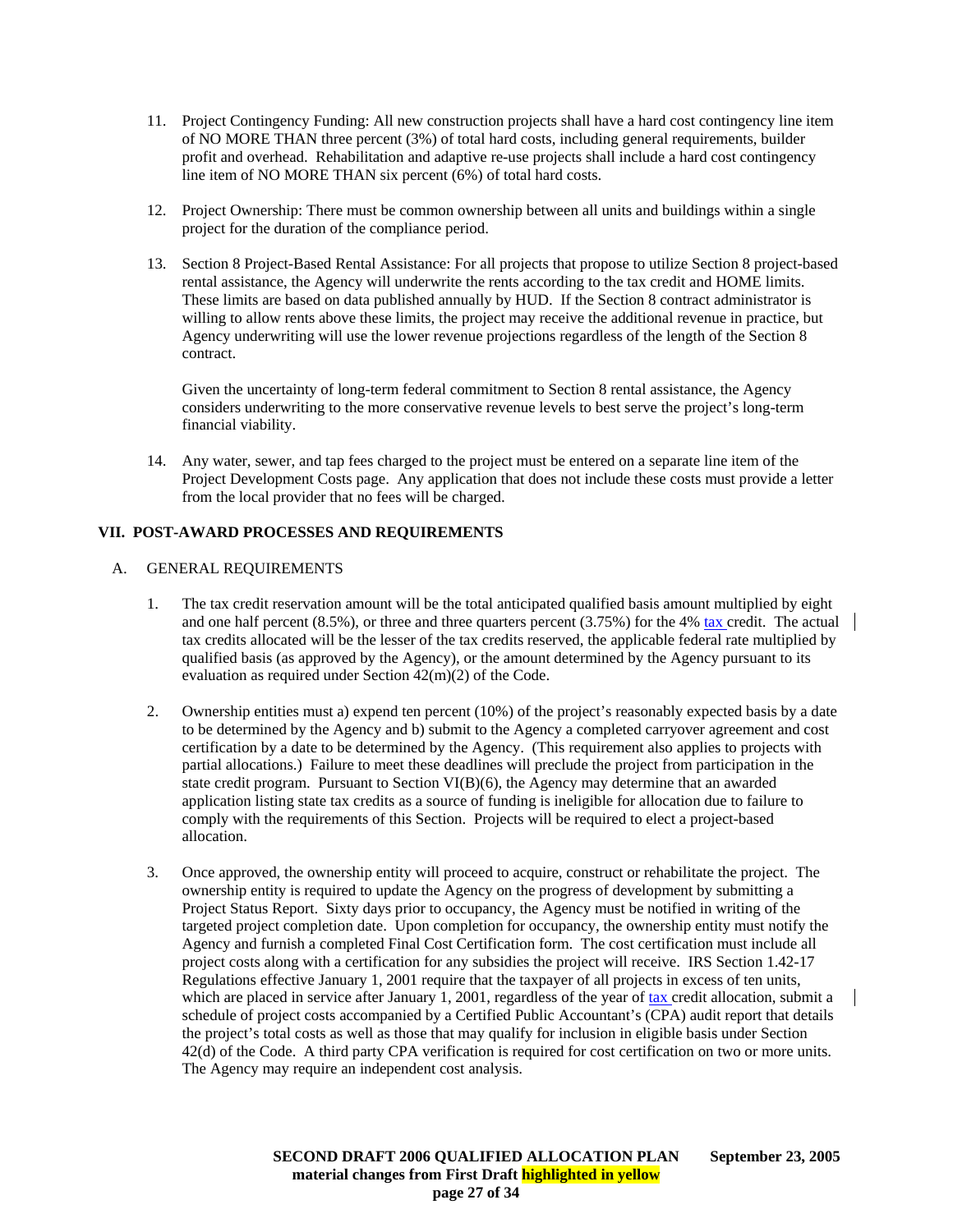- 4. Projects must meet all applicable federal, state and local laws and ordinances, including the Code and Fair Housing Act; the Agency may treat any failure to do so as a violation of the Plan.
- 5. Allocated tax credits may also be returned to the Agency under the following conditions as further described in Treasury Regulation Section 1.42-14: (a) credits have been allocated to a project building that is not a qualified building within the time period required by the Code, for example, because it is not placed in service within the period required under the Code, (b) credits have been allocated to a building that does not comply with the terms of its allocation agreement, (c) credits have been allocated to a project that are not necessary for the financial feasibility of the project, or (d) by mutual written agreement between the allocation recipient and the Agency. Returned credits may include credits previously allocated to project that fails to meet the 10% test under Section 42(b)(1)(E)(ii) of the Code after close of calendar year in which allocation was made. Credits that are returned before October 1 in any calendar year are treated as credits returned in that calendar year, and all or a portion of such credits will be reallocated to the next highest ranked project(s) without a full allocation in that region and in that calendar year, pursuant to the terms of the Plan or, in the Agency's discretion, when appropriate and possible, carried over for allocation in the next calendar year. With respect to credits that are returned after September 30 in any calendar year, all or a portion of such credits may also be reallocated to the next ranked project(s) without a full allocation in that calendar year pursuant to the terms of the Plan, or all or a portion of such credits may be treated by the Agency, in its discretion, where appropriate and possible, as credits that are returned on January 1 of the succeeding calendar year to be allocated in that year.

By the time of the earlier of the date the project is placed in service, in the case of a carryover allocation, or by the 10% cost certification qualifying expenditures must have been incurred in the ownership entity's name or incurred by the ownership entity pursuant to a reimbursement agreement with a third party and such third party has incurred such expenditures by the time of 10% cost certification.

- 6. The Agency may conduct construction inspections for adherence to approved final plans and specifications.
- 7. The owner of the project must sign and record the Extended Use Agreement in the county in which the project is located by the end of the first year after the tax credits are allocated. The owner must have good and marketable title at that time, and must obtain the consent of any lienholder on the project property recorded prior to the Extended Use Agreement (other than a lienholder relative to the financing of the construction of the project that by its terms will be cancelled within one year of the last building in the project being placed in service ) to be bound by the terms of this Extended Use Agreement.
- 8. The Agency may revoke tax credits after the project has been placed in service in accordance with the Code if the Agency determines that the owner has failed to implement all representations in the application to the Agency's satisfaction.
- 9. Federal form 8609 will not be issued until:
	- (a) the owner and/or management company produces evidence of attending a low-income housing tax credit compliance seminar sponsored either by the Agency or a sponsor acceptable to the Agency within the last 12 months;
	- (b) the Agency confirms that the monitoring fees have been paid and that the project has adhered to all representations made in the application (including design elements); and
	- (c) the project demonstrates that it will meet all relevant Plan requirements.

The Agency may require evidence of escrowed funds to complete landscaping.

10. In making application for tax credits, the applicant agrees that the Committee, the Agency, and their designees will have access to any information pertaining to the project. This includes having physical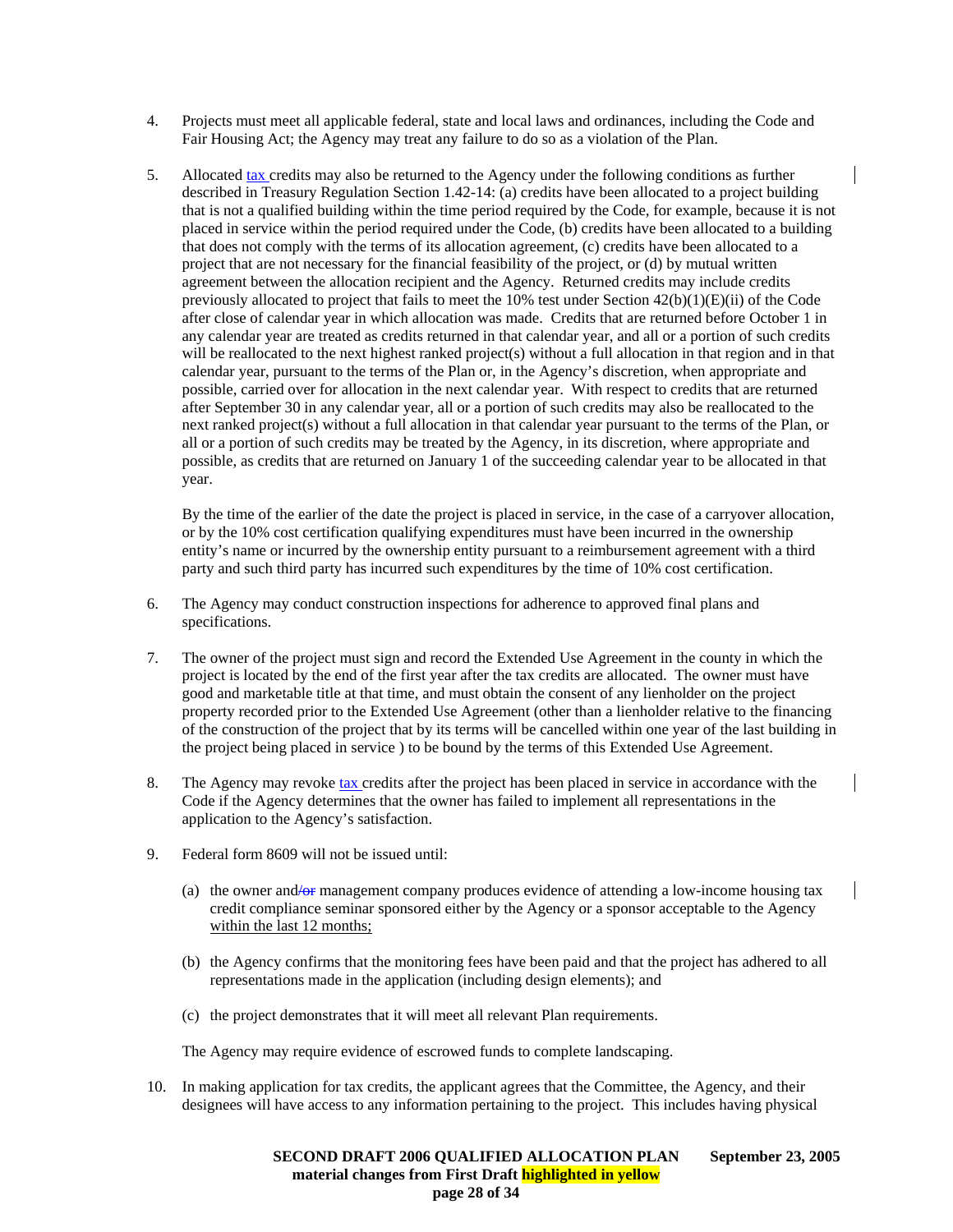access to the project, all financial records and tenant information for any monitoring that may be deemed necessary to determine compliance with the Code. Applicants are advised that the Agency, on behalf of the Committee, is required to do compliance monitoring and to notify the IRS and the owner of any discovered noncompliance with tax credit laws and regulations, whether corrected or uncorrected. The Agency intends to conduct desk audits and monitoring visits of projects for the purpose of evaluating continuing compliance with tax credit regulations, selection criteria used to award bonus points, ensuring that the project continues to provide decent, safe and sanitary housing. The Agency will periodically modify monitoring procedures to ensure compliance with the requirements set forth in the Code and from time to time amended.

NOTE: Applicants are advised that some portion or all of a project's application may be subject to disclosure to the public under the North Carolina Public Records Act.

### B. STATE TAX CREDITS

As the administrative agent for state credit refunds issued under N.C.G.S. § 105-129.42, the Agency has a responsibility to ensure that ownership entities do not receive resources ahead of corresponding value being created in the project. Therefore the following restrictions will apply to the state tax credit refund program.

- 1. Loan Option: Loans made by the Agency pursuant to N.C.G.S. § 105-129.42(d) will not be closed until the outstanding balance on the first-tier construction financing exceeds the total state credit amount; the entire loan must be used to pay down a portion of the then existing construction debt.
- 2. Direct Refund Option: The Agency and ownership entity will enter into an escrow agreement with regard to the refund dollars. The agreement will state, among other reasonable limitations, that issuance of the funds under N.C.G.S. § 105-129.42 $(g)(1)$  will not occur until all of the following requirements have been met:
	- (a) at least fifty percent (50%) of the activities included in the project's eligible basis have been completed;
	- (b) the Agency and local government inspector have conducted their framing inspections and approved all buildings (including community facilities); and
	- (c) the outstanding balance on the first-tier construction financing exceeds the total state credit amount (the entire refund must be used to pay down a portion of the then existing construction debt).

Applicants must indicate which of the two options will apply to the project as part of the full application process; such decision may not be changed for the carryover allocation. Ownership entities will have to fully comply with the Plan, including Section VII( $A$ )(2), to be eligible for participation in the state tax credit program. The Agency may adopt other policies regarding the state tax credit after adoption of the Plan. Owners, partners, members, developers or other Principals (and their affiliated entities) that are involved in a violation of any state tax credit requirement or fail to place a project in service after taking a loan or refund  $\max_{\tau}$  in the Agency's discretion, be assessed up to forty (-40) negative points or disqualified from participation in Agency programs.

#### C. COMPLIANCE MONITORING

- 1. Basic Requirements: Owners must comply with Section 42 of the Code, IRS regulations, rulings, procedures, decisions and notices, state statutes, local codes, the Plan, Agency loan documents, **Appendix F** (incorporated herein by reference), and any other legal requirements.
- 2. Agency Requirements: The Agency will adopt and revise standards, policies, procedures, and other requirements in administering the tax credit program. Examples include training and on-line reporting. Owners must comply with all such requirements regardless of whether or not they expressly appear in the Plan or **Appendix F**.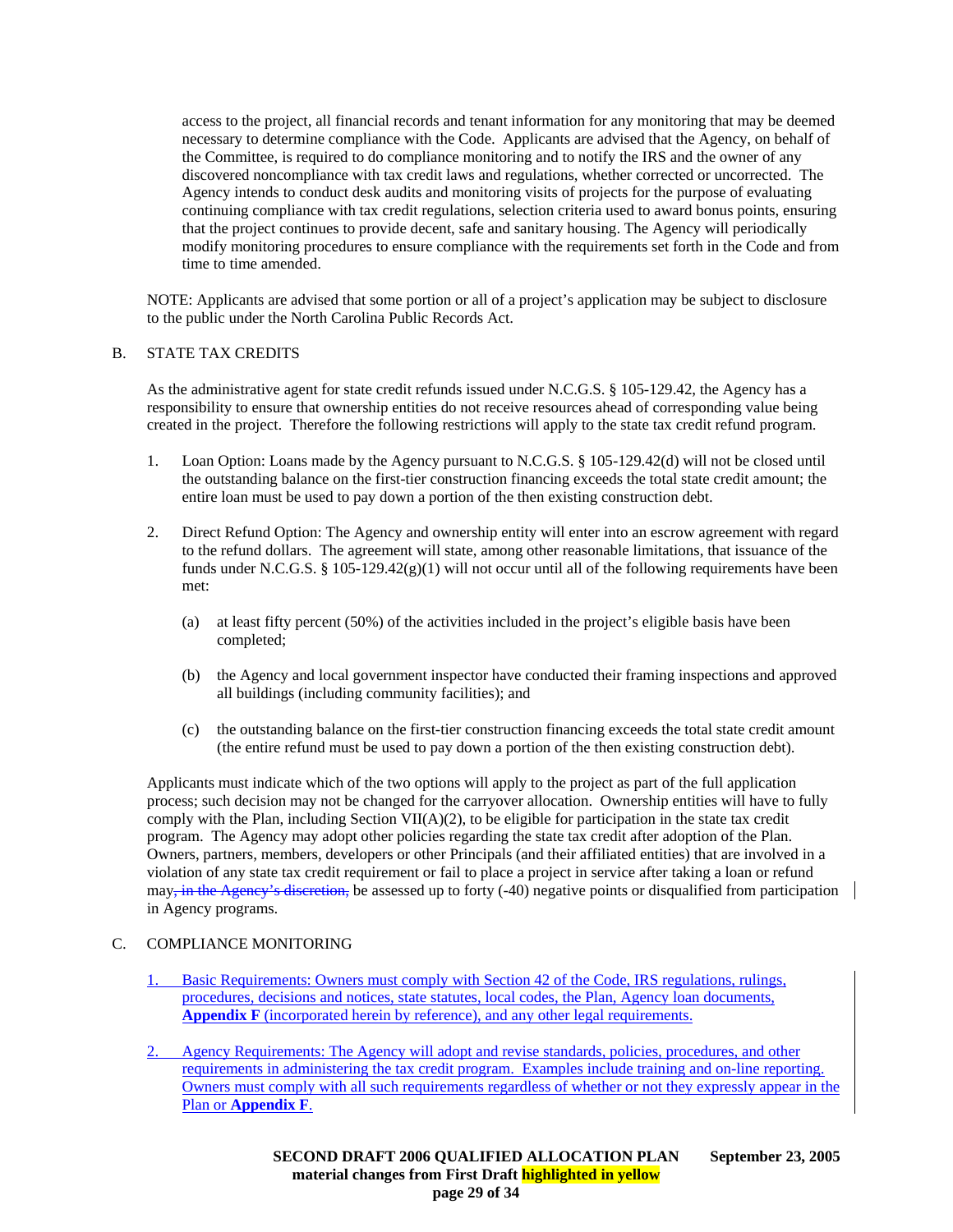Applicants will be required to utilize the TCR Online Internet reporting system (or other system as designated by the Agency) to update the Agency database on project and building information and unit activity. The database should be updated within 30 days of any change in information. Applicants will also be required to submit to the Agency a copy of the IRS form 8609 and Schedule A filed with the IRS for the first year credits are claimed.

The Agency will conduct on site inspections and desk audits of at least one third of the projects under its jurisdiction. If projects are determined to be in noncompliance, monitoring may occur more often. The desk audit and inspection will include a project review of twenty percent (20%) of the units for the following:

- •Tenant eligibility certifications
- •Supporting eligibility documentation
- •Leases
- •Rent record (including utility documentation)
- •Compliance with supportive services commitments
- •Compliance with special populations targeting requirements (if applicable)
- •Compliance with other commitments made in the application
- •Inspection for compliance with HUD Uniform Physical Condition Standards

All projects, at a minimum, are expected to meet HUD's Section 8 Uniform Physical Condition Standards and comply with local and state health and building codes throughout the compliance period. A Memorandum of Understanding (MOU) has been executed with RD to accept their physical inspections in lieu of performing the inspection. The Agency will determine when to utilize the MOU. In any event, the Agency will continue to monitor compliance documentation.

The Agency monitor rent levels relative to current median income levels. The Agency may require a window of affordability in calculating rents; owners should refer to the relevant Qualified Allocation Plan.

The county designation will be reviewed on an annual basis and published each year in the Plan. Tenant rents can not exceed the initial window of affordability from the original underwriting for the property without written permission of the Agency. In the event the county designation changes from low to high or high to low, requiring a change in the window of affordability, the Agency will not require a reduction in the existing rent structure. However, rent increases can only be implemented to the extent that they comply with the current required calculation. The Agency may waive this restriction if the ownership entity submits a written request and documentation demonstrating that the property will be financially jeopardized, and that it is unable to pay its operating expenses and debt service requirements while maintaining at least a 1.15 debt coverage ratio.

In mixed-use properties, 100% of the units may be monitored in any building receiving an allocation of tax credits.

The Agency will be monitoring projects to ensure the required monthly deposits to reserve for replacement accounts are made in accordance with the General Requirements.

During the compliance period the Committee and Agency reserve the right to perform an audit of any project that has received an allocation of tax credits. This audit may include an inspection of all buildings, and a review of all tenant records and any document relating to an application for an allocation of credits

The ownership entity of a low-income housing project must keep records (as defined below) for each building within a particular development. These records must be retained by the owner for a minimum of six (6) years beyond the owner's income tax filing date (plus any extensions) for that year. However, first year project records must be maintained for six (6) years beyond the tax filing date of the final year of the ect's compliance period(21 years). The ownership entity must annually report to the Agency and maintain records for each qualified low-income building in the project showing: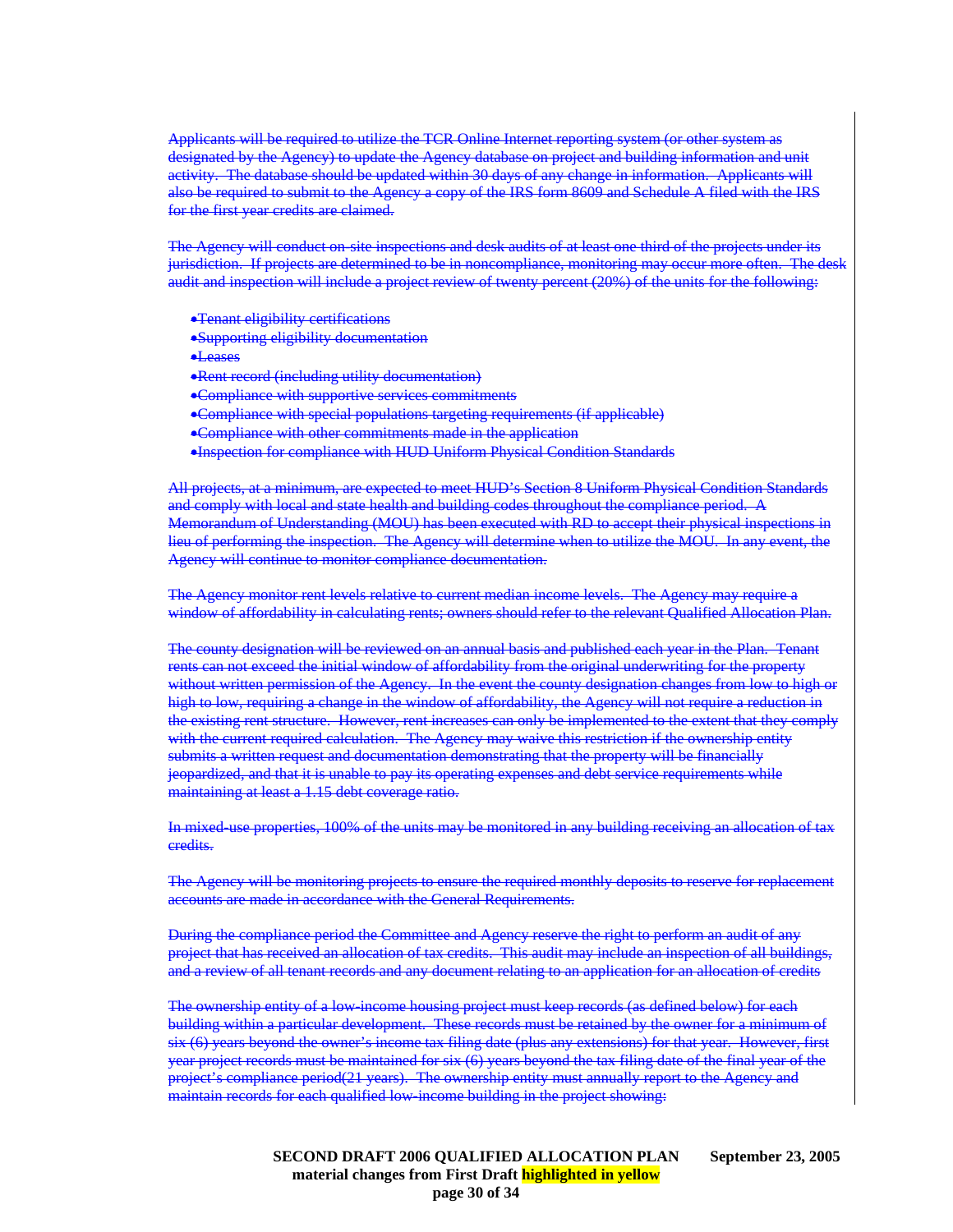- •Total number of residential rental units in the building (including the number of bedrooms and the size in square feet of each such unit)
- •Percentage of residential rental units in the building that are low-income units
- •Rent charged on each residential rental unit in the building (including utility allowances)
- **•The size of each low income household**
- •Low-income unit vacancies in the building and documentation of when and to whom the next available units were rented
- •Income certification and student status of each low-income tenant
- •Documentation to support each low-income tenant's income certification
- •Character and use of the nonresidential portion of each building included in the building's eligible basis (this includes separate facilities such as clubhouses or swimming pools whose eligible basis is allocated to each building)

Failure to report annually to the Agency is deemed as noncompliance and is reportable to the IRS.

It is the responsibility of the ownership entity to certify annually to the Agency that the project meets the requirements of whichever set-aside of the Code is applicable to the project. Failure to certify is deemed as noncompliance and reportable to the IRS. This annual certification requires that the ownership entity certify that:

- •The project meets the minimum requirements of the 20/50% or 40/60% test under the Code
- •There has been no change in the applicable fraction as defined in the Code for any building in the **project**
- •The applicant has received an annual Tenant Income Certification from each low-income resident and documentation to support that certification; or in the case of a tenant receiving Section 8 housing assistance payments, a statement from the PHA certifying the household's size and amount of gross income; or the owner has a recertification waiver letter from the IRS in good standing that waives the requirement to obtain third party verifications at recertification and has received an annual Tenant Income Certification from each low-income household, and documentation to support the certification at their initial occupancy
- •Each low-income unit was rent restricted in accordance with the Code
- •All units in the project are and have been for use by the general public and used on a non-transient basis (except for transitional housing for the homeless)
- •No finding of discrimination under the Fair Housing Act has occurred for the Project (a finding of discrimination includes an adverse final decision by HUD, an adverse final decision by a substantially equivalent state or local fair housing agency, or an adverse judgment from a federal court)
- •Each building in the project is and has been suitable for occupancy, taking into account local health, safety, and building codes, and the state or local government unit responsible for making building code inspections did not issue a report of a violation for any building or unit in the project
- •There has been no change in the eligible basis (as defined in the Code) of any building in the project since last certification
- •All tenant facilities included in the eligible basis, such as swimming pools, other recreational facilities, parking areas, washer/dryer hookups, and appliances were provided on a comparable basis without charge to all tenants in the buildings
- •If a low-income unit in the project has been vacant during the year, reasonable attempts were or are being made to rent that unit or the next available unit of comparable or smaller size to tenants having a qualifying income before any units were or will be rented to tenants not having a qualifying income
- •If the income of tenants of a low-income unit in the project increased above the limit allowed in Section 42(g)(2)(D)(ii) of the Code, the next available unit of comparable or smaller size was or will be rented to residents having a qualifying income
- •An extended low-income housing commitment was in effect, including the requirement that an ownership entity cannot refuse to lease a unit because the applicant holds a Section 8 voucher or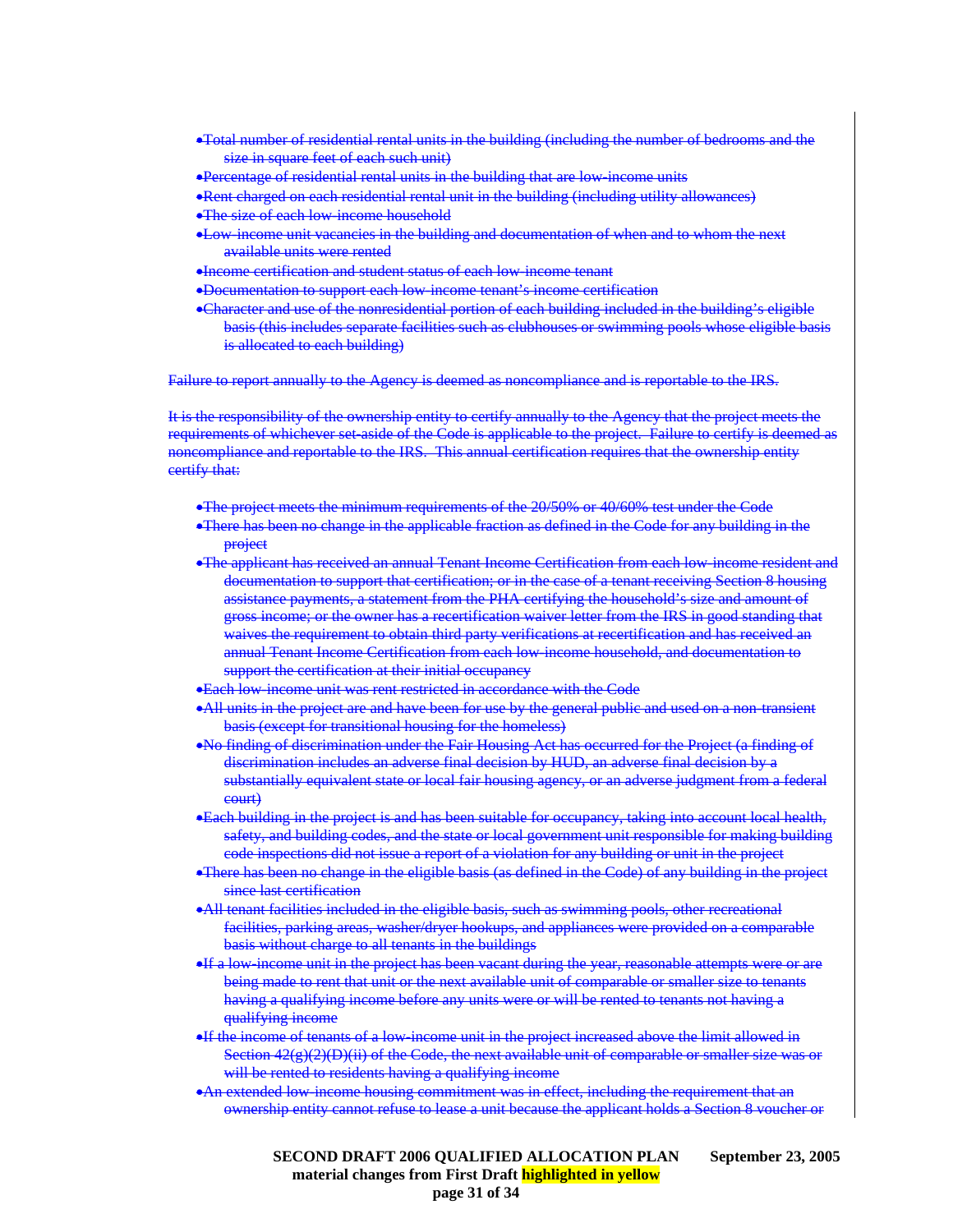certificate of eligibility; neither the ownership entity nor the management agent has refused to lease a unit to an applicant based solely on their status as a holder of a Section 8 voucher and the project otherwise meets the provisions, including any special provisions, as outlined in the extended low-income housing commitment

- •If the applicant received its credit allocation from the portion of the state ceiling set-aside for a project involving "qualified nonprofit organizations" under Section 42(h)(5) of the Code and its nonprofit entity materially participated in the operation of the development within the meaning of Section 469(h) of the Code
- •There has been no change in the ownership or management of the project

The ownership entity of any exempted project must certify to the Agency on an annual basis that the project is in compliance with the requirements of the Code, Rural Development assistance or the taxexempt bond financing guidelines, as applicable. The ownership entity must inform the Agency of any noncompliance or if the owner is unable to make one or more or the required certifications.

The Agency may elect to subcontract the compliance monitoring procedure to other agents.

In the event that any noncompliance with the Code is identified, a discrepancy letter detailing the noncompliance will be forwarded to the ownership entity and management company of the proje

The ownership entity must then respond in writing to the Agency within thirty (30) days after receipt of the discrepancy letter. The response must address all discrepancies individually and must indicate the manner in which corrections will be made. The owner will then have a cure period of sixty (60) days from the date of the discrepancy letter to correct the noncompliance and to provide the Agency with any required documentation or certification. The cure period may be extended for periods of up to six (6) months. Extensions will be based on a determination by the Agency that there is good cause for granting the extension.

The Agency will notify the Internal Revenue Service of any noncompliance within forty five (45) days after the expiration of the cure period. All corrections made by the ownership entity within the cure period will be acknowledged within this notice. A copy of the applicant's response to the noncompliance will accompany the notice to the IRS.

If a potential noncompliance is discovered during a compliance monitoring review, the ownership entity will be required to have its managing agent attend a compliance training session within two months following the compliance monitoring review.

#### **VIII. DEFINITIONS**

The terms listed below will be defined in the Plan as indicated below regardless of capitalization, unless the context clearly indicates otherwise. Terms used in the Plan but not defined below will have the same meaning as under the Code and IRS regulations.

**Affiliate:** As to any person or entity (i) any entity of which a majority of the voting interest is owned by such person or entity, (ii) any person or entity directly or indirectly controlling (10% or more) such person or entity, (iii) any person or entity under direct or indirect common control with any such person or entity, or (iv) any officer, director, employee, manager, stockholder (10% or more), partner or member of any such person or entity or of any person or entity referred to in the preceding clauses (i), (ii) or (iii).

**Applicant:** The entity that is applying for the tax credits and/or any RPP loan funds, as applicable.

**Community Service Facility**: Any building or portion of building that qualifies under Section 42(d)(4)(C)(iii) of the Code, Revenue Ruling 2003-77, and any Agency requirements for such facilities (which may be published as part of the Plan, an Appendix or separately).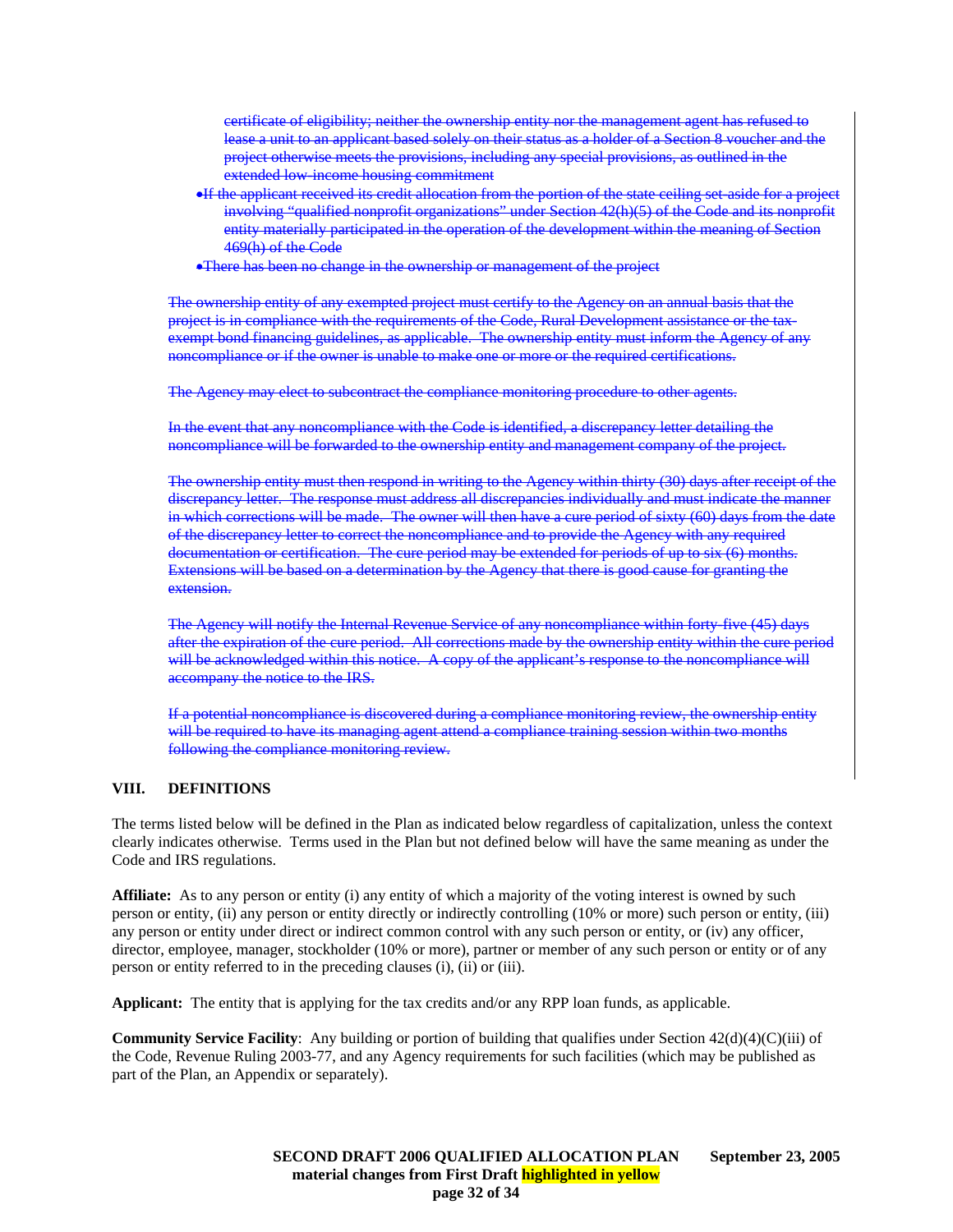**Developer**: Any individual or entity responsible for initiating and controlling the development process and ensuring that all, or any material portion of all, phases of the development process are accomplished. Furthermore, the developer is the individual or entity identified as such in the Ownership Entity Agreement and any and all Development Fee Agreements.

**Displacement:** The moving of a person and/or such person's personal property from their current residence.

**Elderly Housing:** Owners may choose one of the established definitions recognized under federal Fair Housing Law. Owners should read the law and obtain legal guidance to determine compliance.

**Entity**: Without limitation, any general partnership, limited partnership, limited liability company, corporation, joint venture, trust, business trust, cooperative, association, public agency or other entity, other than a human being.

**Homeless Populations:** People who are living in places not meant for habitation (such as streets, cars, parks), emergency shelters, or in transitional or supportive housing but originally came from places not meant for habitation or emergency shelters.

**Housing Quality Standards:** Minimum physical standards established by HUD.

**Management Agent:** Individual(s) or Entity responsible for the day to day operations of the development, which may or may not be related to the Owner(s) or ownership entity.

**Market-Rate Units**: Units that are not subject to tax credit restrictions; does not include manager units.

**Material Participation**: Involvement in the development and operation of the project on a basis which is regular, continuous and substantial throughout the compliance period as defined in Code Sections 42 and 469(h) and the regulations promulgated thereunder.

**Net Square Footage:** The outside to outside measurements of all finished areas that are heated and cooled (conditioned). Examples include hallways, community and office buildings, dwelling units, meeting rooms, sitting areas, recreation rooms, game rooms, etc. Breezeways, stairwells, gazebos and picnic shelters are examples of unconditioned outside structures that may not be used as net square footage.

**Noncompliance (for purposes of deducting points from an application):** An event occurring after June 30, 1993 that results in the issuance of an 8823 for any of the following: 1) Failure to maintain accurate records for each unit, 2) Failure to rent to a Section 8 voucher or certificate holder, 3) Rents for the development are not properly restricted, 4) The development has transient occupancy, 5) Any unit for which low-income housing tax credits were allocated is not available to the general public, 6) There are ineligible tenants found to be occupying qualifying units, 7) Failure of the development to maintain minimum housing quality standards, or 8) Failure to re-certify lowincome tenants on an annual basis.

**Owner(s):** Person(s) or entity(ies) that own an equity interest in the Ownership Entity.

**Ownership Entity**: The ownership entity to which tax credits and/or any RPP loan funds will be awarded.

**Ownership Entity Agreement:** A written, legally binding agreement describing the rights, duties and obligations of owners in the ownership entity.

**Person**: Any individual or Entity, and the heirs, executors, administrators, legal representatives, successors and assigns of such Person where the context so requires.

**Person with a Disability**: An adult who has a permanent physical or mental impairment which substantially limits one or more major life activities as further defined in North Carolina's Persons with Disabilities Protection Act (N.C.G.S. § 168A-3 (7a)).